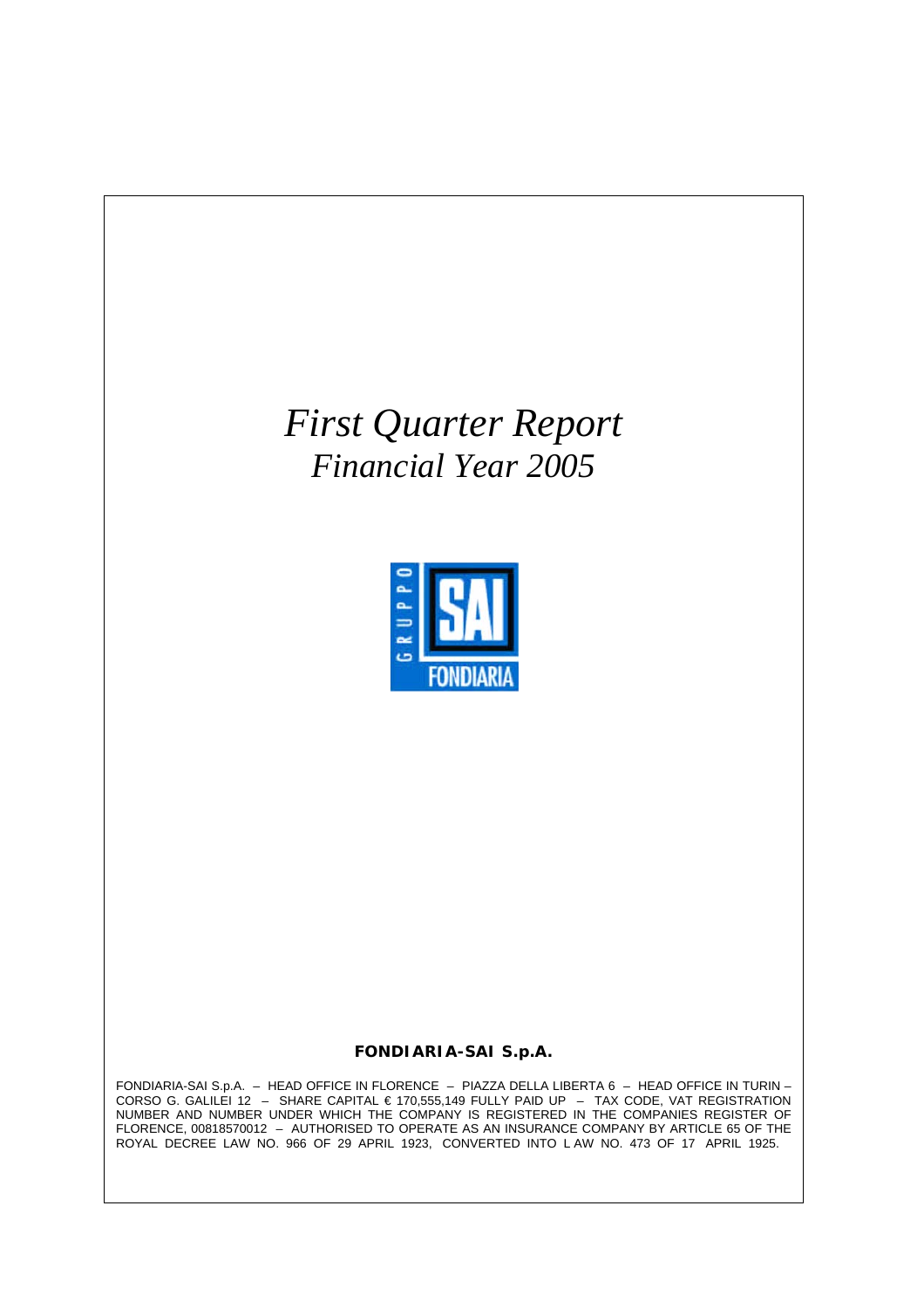### *BOARD OF DIRECTORS*

Salvatore Ligresti<br>
Honorary Chairman Jonella Ligresti \* *Chairman* Giulia Maria Ligresti \* *Vice Chairman* Massimo Pini \* *Vice Chairman* Antonio Talarico \* *Vice Chairman* Andre Broggini Carmelo Caruso Mariella Cerutti Marocco Carlo d'Urso Vincenzo La Russa \* Gioacchino Paolo Ligresti\* Lia Lo Vecchio Siro Lombardini Enzo Mei Giuseppe Morbidelli Cosimo Rucellai Oreste Severgnini Salvatore Spiniello Oscar Zannoni

Managing Director and Chief Executive Officer

Alberto Marras *Secretary to the Board and to the Executive Committee*

# *BOARD OF AUDITORS*

Benito Giovanni Marino *Chairman* Giancarlo Mantovani *Auditor* Marco Spadacini *Auditor* Sergio Castellini *Alternate Auditor* Girgio Di Giuliomaria *Alternate Auditor* Maria Luisa Mosconi *Alternate Auditor*

### *INDEPENDENT AUDITORS* DELOITTE & TOUCHE S.p.A.

### *REPRESENTATIVE OF THE SAVINGS SHAREHOLDERS* Sandro Quagliotti

### *GENERAL MANAGEMENT*

Fausto Marchionni

#### *\*Members of the Executive Committee*

The Chairman, Signora Jonella Ligresti and the Managing Director, Prof. Fausto Marchionni in addition to representing the company as stated in article 21 of the Company's bye-laws, shall be vested with all the powers of ordinary and extraordinary administration, to be used with a single signature and with the possibility of conferring mandates and powers of attorney, with the exception of the following exclusively: - transfer and/or purchase of immovables with a value greater than € 10m for each transaction;

- transfer and/or purchase of shareholdings with a value greater than € 25m for each transaction and controlling shareholdings;

- taking on financing at a sum greater than € 50m for each transaction;

- issue of non-insurance guarantees in favour of third parties.

All the powers not already vested in the Chairman and Managing Director are conferred upon the Executive Committee, with the exception of those expressly reserved to the said Board by law or statute and without prejudice to the Board's exclusive competence for each resolution concerning transactions with related parties as identified by the Board.

The Board of Directors was appointed by the meeting on 29 April 2003.

The Board's term will end at the same time as that of the Board of Statutory Auditors, with the meeting to approve the accounts for 2005.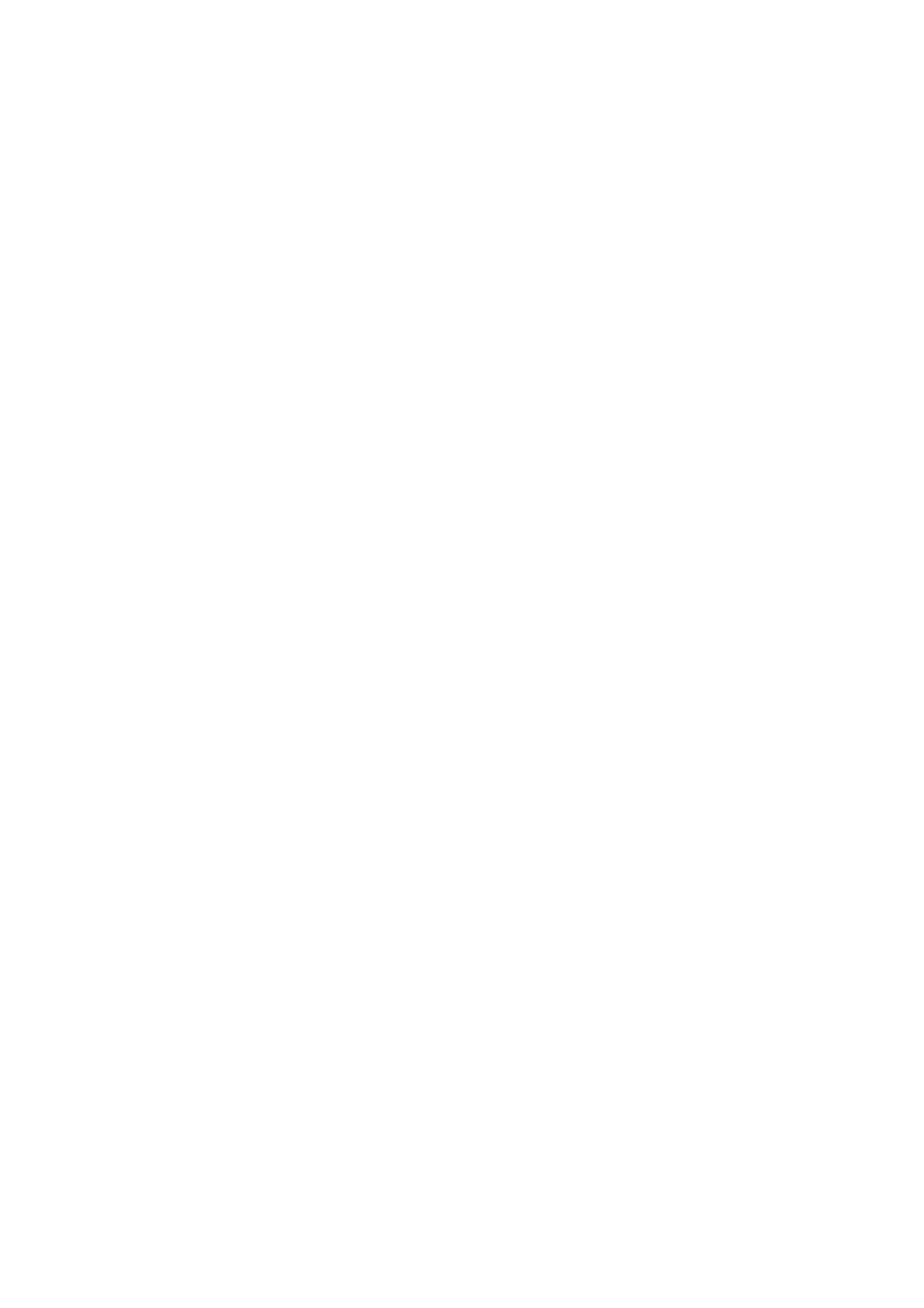# *Contents*

| Introduction                                                | 5  |
|-------------------------------------------------------------|----|
| Basis of consolidation                                      | 8  |
| <b>Valuation Citeria</b>                                    | 8  |
| Information about the Assets                                | 10 |
| Debts                                                       | 11 |
| Economic Data                                               | 12 |
| <b>Management and Comments</b>                              | 13 |
| <b>Investment Management</b>                                | 19 |
| Other Information                                           | 20 |
| Significant events occuring after the<br>End of the Quarter | 23 |
| <b>Business Outlook</b>                                     | 26 |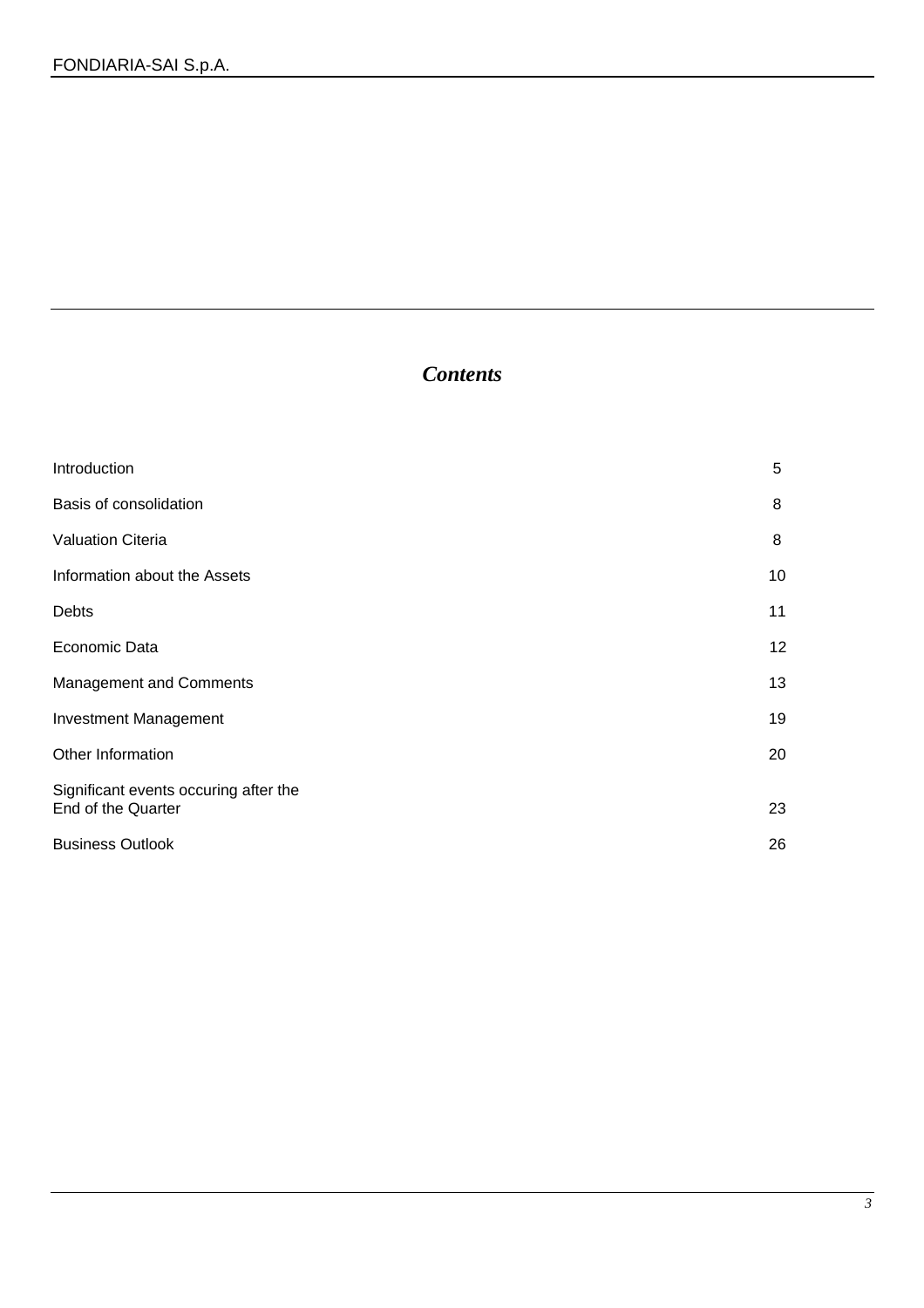# *Introduction*

Information about the assets and the economic data for the first quarter of 2005 are set out in accordance with the provisions contained in Consob Resolution no. 11971 of 14 May 1999.

The statements are presented in accordance with the specifications of annex 3D of that resolution.

More specifically:

- the economic data are compared with the data for the same period in the previous financial year;
- with effect from this quarter, the data produced show the consolidated result for the period. The economic data already presented at the time of the publication of the first quarter 2004 were extended to include the final result, in order to provide as homogeneous a comparison as possible;
- the accounts statements taken as the basis for the consolidation process are those prepared by the subsidiaries and associated companies with reference to 31 March 2005, which may be adjusted to bring them into line with the Group's accounting principles.

The economic and assets statement for the quarter is not audited by the independent auditor.

All the values set out are expressed in million or thousand Euro with the normal roundings.

### **The insurance market in the first quarter 2005**

There was moderate macroeconomic development during the first quarter in the euro area, even if a widespread climate of lack of confidence is making future prospects uncertain.

The fragility of the economic recovery, already recorded at the end of the last financial year, was influenced by the trend in Italian family spending which recorded low, but lasting, growth in the first quarter (0.2%) mainly in the immediate purchase of durable goods. In comparison with this trend, the data recorded in the corporate sector show two basic problems:

- firstly, a general crisis in export, which reflects the difficulty in some Italian manufacturing sectors facing competitive pressures from the exchange rate and competition from countries in the East;
- secondly, a crisis of confidence penalising corporate investment. The crisis in the industry in recent months has caused the new downward revision of growth forecasts for 2005; estimates from the Commission indicate growth of 1.2%, in line with the International Monetary Fund's assumptions. Finally, according to the preliminary data produced, the inflation figure for March should be around 1.9%, in line with the figure for February.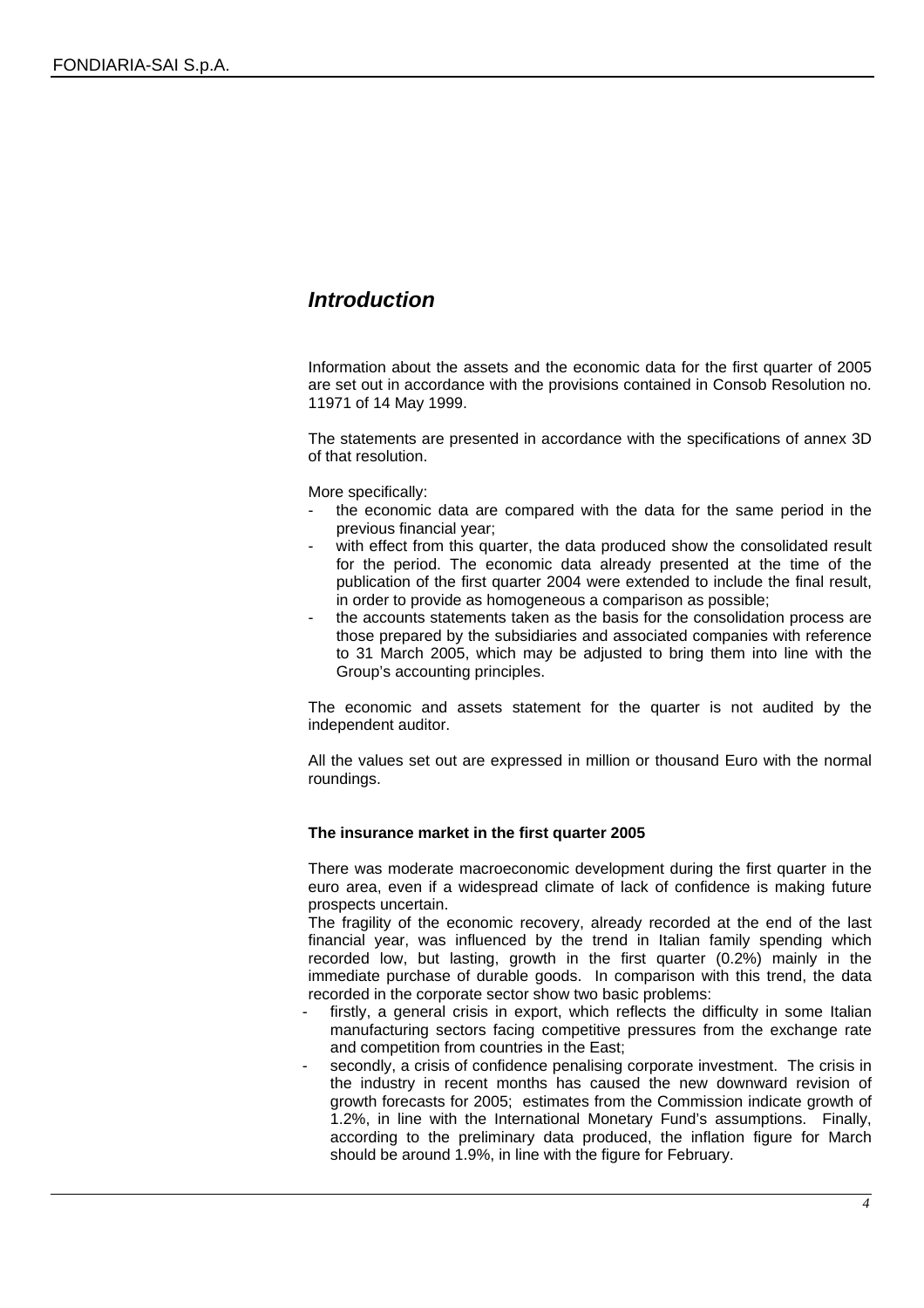With reference to the Italian non-life insurance business, in the periodic up-dating presented at the beginning of April, Moody's analysts confirm a stable outlook for the rating of listed Italian insurance companies. The Moody's analysis shows that, on the market for the non-life business in Italy, although companies are maintaining profitability strictly related to the trend in the Motor Third Party Liability class, financial performance and the trend in the technical results obtained in the period analysed were good.

With regard to vehicle registrations, 2005 opened on a negative note: sales were fluctuating with results progressively worsening, culminating in March at -8.6%. In the course of the year, demand is estimated to contract (-1.5%): demand from companies is only expected to recover from 2006 onwards, sustained by the stronger trend in production and interest rates which remain low. Estimated growth in the number of cars on the road also remains relatively low, according to the estimate recording 0.5/0.6 percentage points a year. The replacement rate remains at the level of 7% a year, more measured compared with the recent years, because of the weak economic framework and the reduction in car trading with Government incentives. Therefore, growth in premiums is weaker than in the past.

With regard to the trend in the Motor TPL class, the financial year 2004 was characterised by a further reduction in the frequency of claims, although this was less marked than in the past; on the other hand, the average amount settled on claims increased faster than the consumer prices index. These phenomena are confirmed partially, although with the precautions from the limited period of observation, in the Group's trend for the first three months of 2005.

More measured results in the Land Vehicles – own damage sector are forecast, linked to tariffs slowing down and economic factors which are showing modest growth. Furthermore, the forecast reduction in the demand for new cars contracts the demand for Land Vehicles - own damage.

The sector which should show greater dynamism during 2005 is "other non-life classes", although this was penalised by the Accidents and Health sector which was influenced by modest growth in the individual component.

In the life classes, the market rating forecasts are defined by Moody's as excellent, although the growth rates may not be maintained in the long-term in line with those in the recent past: in the last 5 years, the increase in premiums in Italy was greater than 20% on an annual basis, more than double the percentage compared with any other European country. Due to welfare reform, Moody's is expecting further revival in the sector, thanks in particular to the move from the employee severance fund to company funds in pension funds (approximately  $\epsilon$ 13bn a year).

The spread of life products in Italy increased significiantly compared with recent years. The life insurance sector was in fact characterised by great dynamism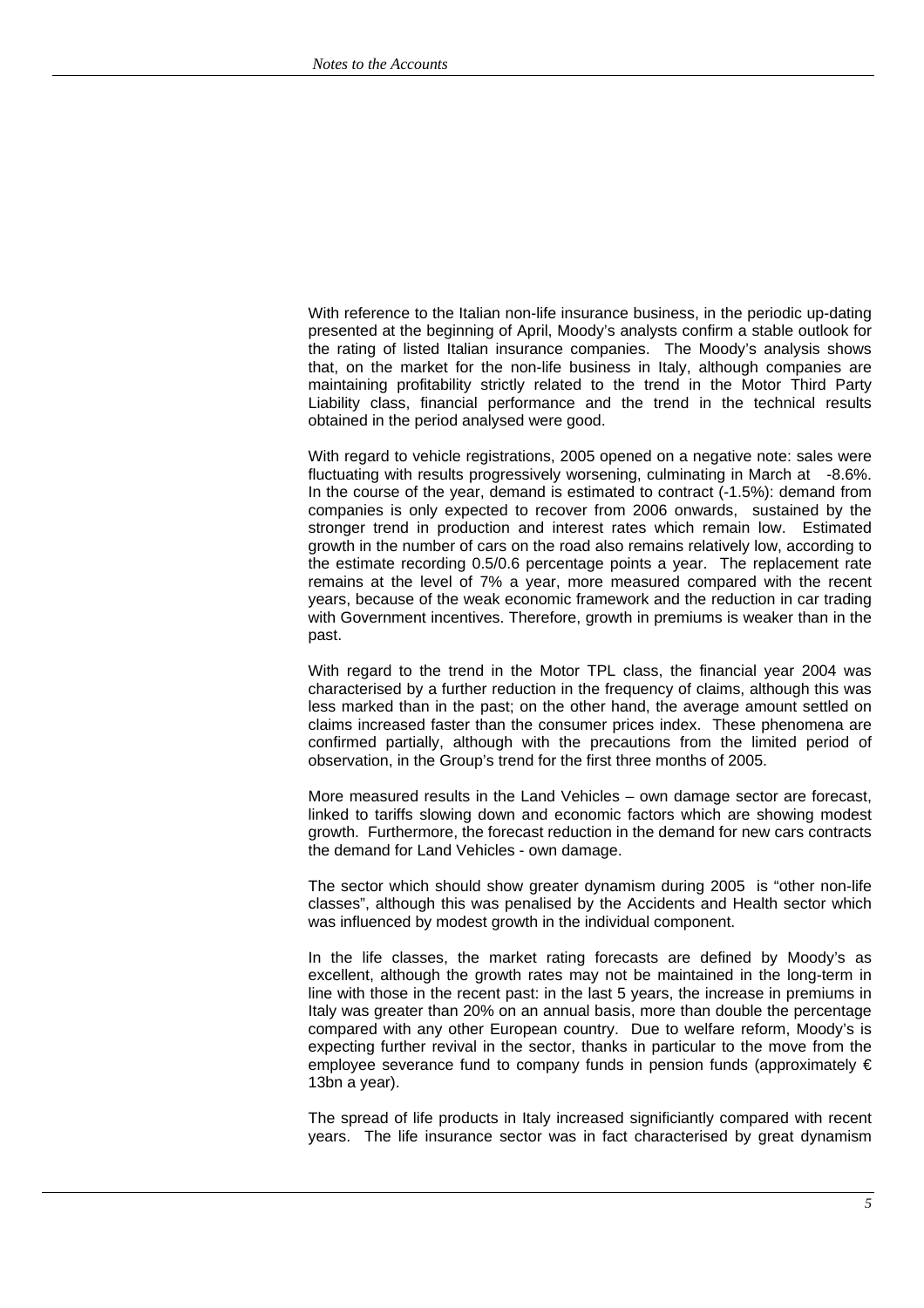with the creation of products to meet three crucial aims: welfare, savings and investment.

The profound social transformation, which took place in recent years in the organisation of work, the demographic curve and family structures, requires the individual consumer to start to provide for himself, using private insurance services to obtain essential cover.

The data available in February 2005 confirm the strong acceleration in income from life policies observed already at the end of January. The trend in new life production in Italy (only in the sector of individual policies) was particularly positive also in February 2005: the monthly income of Italian companies in fact increased by approximately 46% compared with February 2004 at  $\in$  4.7bn against € 3.2bn in February 2004 (+50% since the beginning of the year:  $€ 8.7$ bn against € 5.8bn). The sustained growth in index-linked policies continued representing 27% of total income in the first two month period, as premiums increased by approximately 146% compared with the same period in 2004 ( $\epsilon$ 2.4bn against € 0.9bn); growth in traditional life policies was also positive (Classes I and V), which represented 58% of total income in the two month period in question, growth of 43% compared with 2004 (€ 5.1bn against €3.5bn).

With regard to supplementary welfare, the surveys conducted show a wide spread of financial instruments for pensions and a strong development in health cover and long term care products.

On 1 March 2005, ISVAP, the sector's Supervisory Authority, issued a circular introducing new obligations on transparency in the life insurance market, equating life policies with other sectors of the financial market. The essential change compared with the circular issued last year (533/D) is that welfare policies were also subject to regulatory obligations on transparency, although the delegated legislation on the reform of supplementary pensions, transferred the competencies on transparency from ISVAP to COVIP (Commissione di Vigilanza sui Fondi di Pensionee – Pension Fund Inspection Committee).

The new rules, which will come into force gradually during the year, contain principles on:

- greater transparency, through a set of detailed information provided to policyholders, which must accompany the placement of the policy;
- possible comparisons, by using standardised performance equivalent for all policies which thereby allows investors to have an objective basis on which to compare the products offered by the different companies;
- the adequacy of policies, in order to offer policyholders products which meet the consumers' actual interests.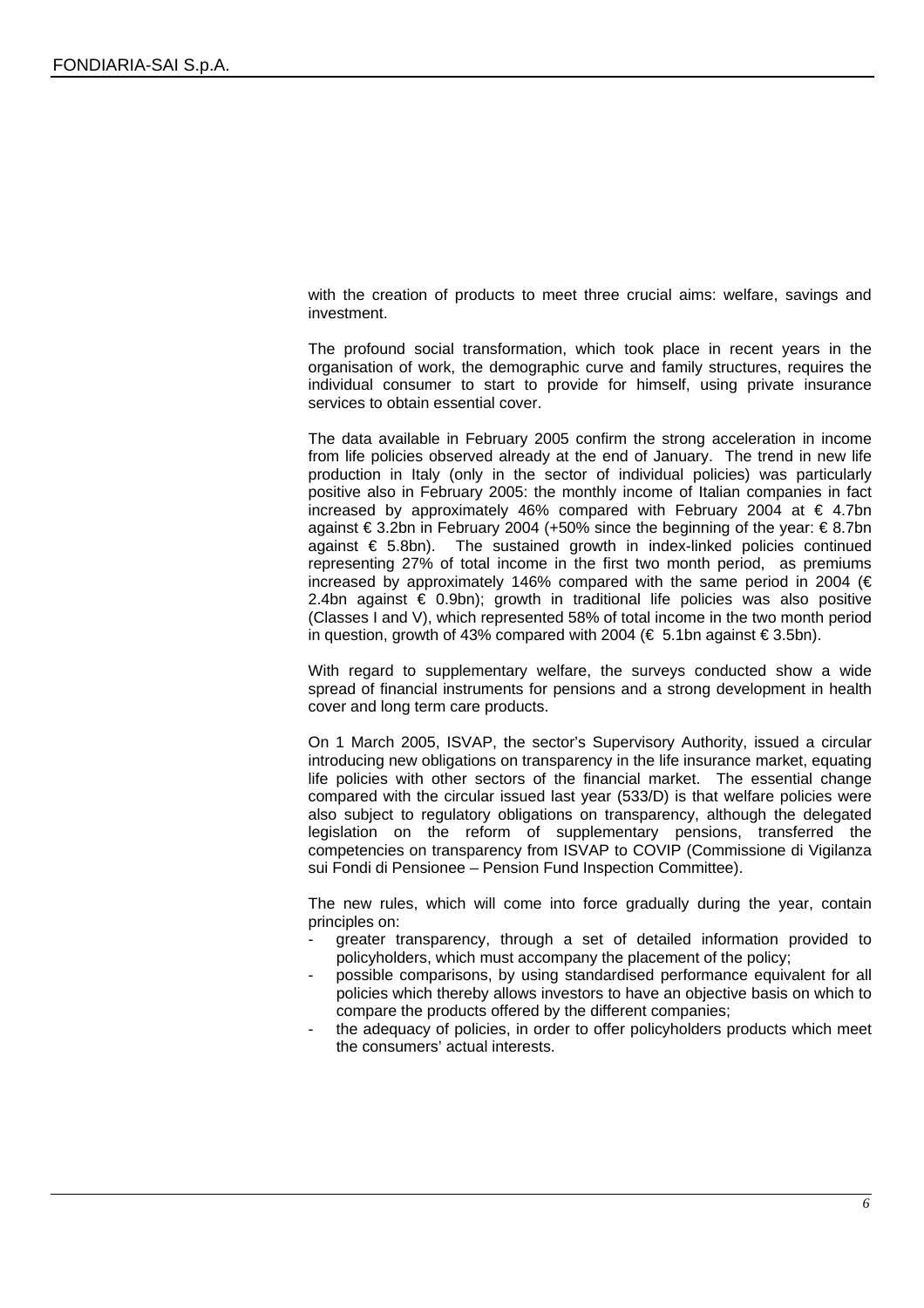# *Basis of consolidation*

The basis of consolidation does not show signficant changes compared wth the situation as at 31/12/2004.

The quarterly report of the Fondiaria-SAI S.p.A. Group includes data for the Fondiaria-SAI S.p.A. parent company and for 99 Italian and overseas subsidiaries and/or associated companies, of which 20 operate in the insurance sector, 21 in the financial, banking and fund management sector and 58 in the property, agricultural and services sector.

# *Valuation Criteria*

The drafting principles and valuation criteria used for the accounts for the financial year were applied to the quarterly report.

Express reference is made to what is published in the file of accounts as at 31/12/2004 for an accurate illustration.

However, the quarterly report is influenced by a greater estimative approach and greater use of simplifications; consequently, methodologies are used which, although they make greater use of estimates, are in any case suitable for substantially safeguarding the end of year principles.

In particular:

### **Financial investments**

Debt and capital securities are valued in accordance with the accounting principles used for the accounts, on the basis of the prices on the last day of the quarter. Any capital loss on the valuation of the short-term securities, net of obligatory write-ups, is recorded in the profit and loss account.

Long-term securities are maintained at the book value, with the exception of those positions for which permanent losses of value are shown at the end of the quarter.

### **Technical provisions from the direct business:**

Provision for unearned premiums in the non-life business

Within the scope of that provision, there was no change in the component of the provision for risks compared with 31 December 2004, in the classes in which provision was made at the end of the last financial year, if the trend in current generation does not show signficant deteriorations in the claims ratio.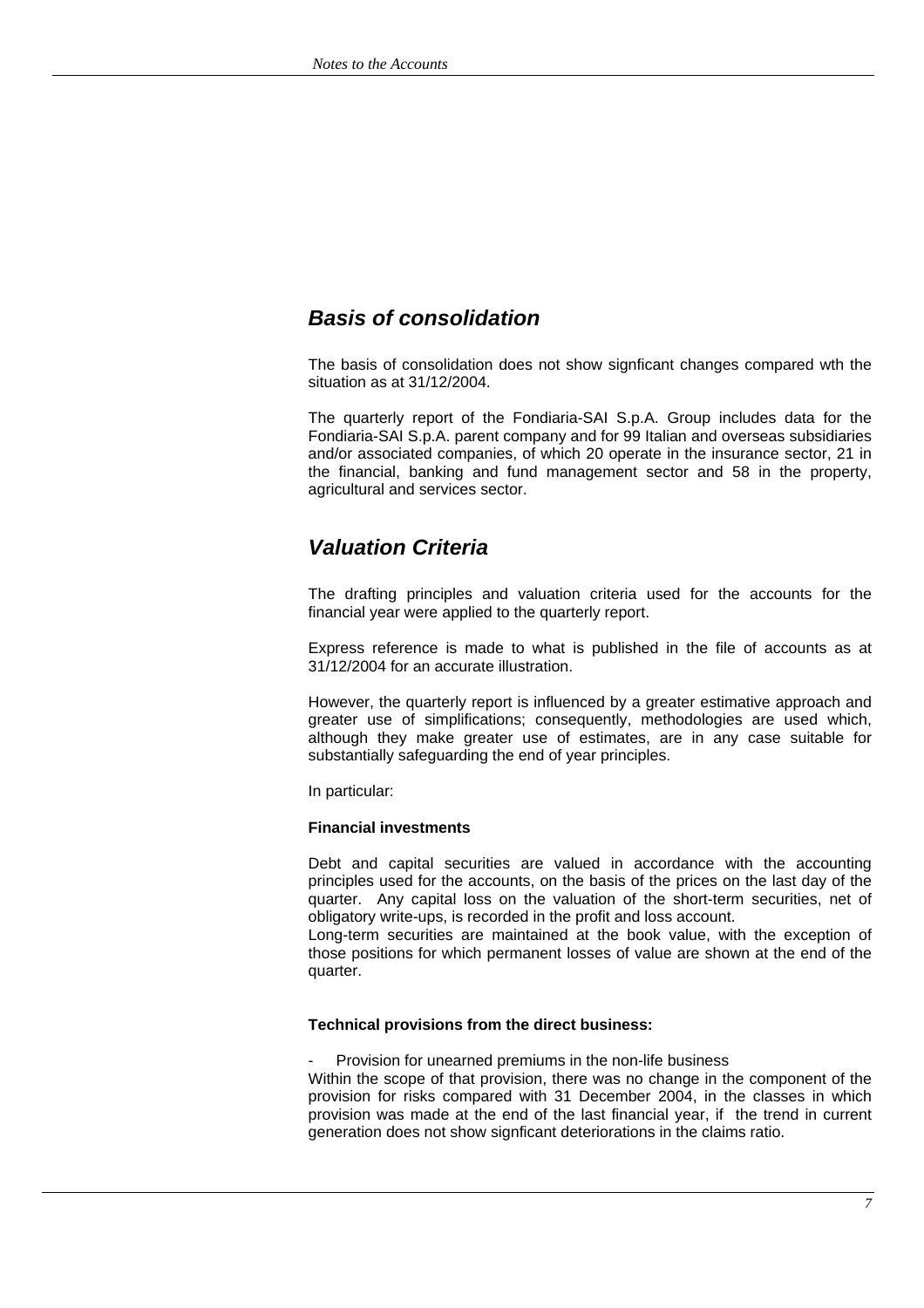Provision for outstanding claims in the non-life business

In the non-motor classes, in order to determine the current generation, the operative estimate is used which may be adjusted in those classes where the valuation of the settlement network is not considered sufficiently representative of the level of claims.

For previous generations, the operative estimate is adjusted on the basis of past experience taking account of the result of the reduction for partial and/or total settlements. For the motor classes, the current generation and previous generations are combined, taking account of the average cost of the claims settled and the balance between files closed for claims not followed up and files reopened.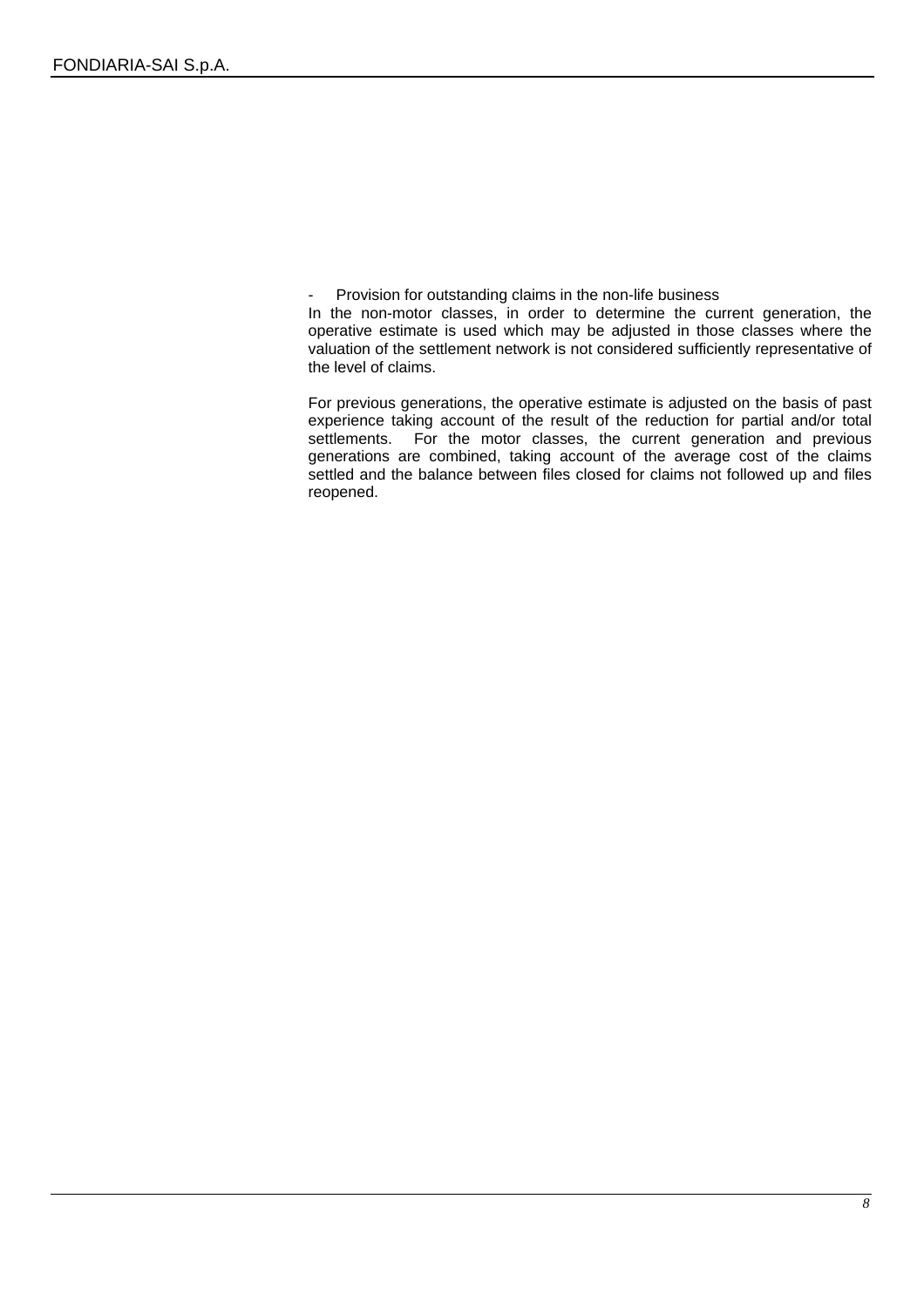# *Information about the Assets*

The statement below shows the investments and net technical provisions as at 31/03/2005, compared with the corresponding amounts as at 31/12/2004.

| (thousand Euro)                                                                          | 31/03/05     | 31/12/04   | Change<br>% | 31/03/04   |
|------------------------------------------------------------------------------------------|--------------|------------|-------------|------------|
| <b>INVESTMENTS:</b><br>Land and buildings<br>Investments in group<br>companies and other | 2,062,135    | 2,051,603  | 0.51        | 2,412,963  |
| participating interests                                                                  | 341,160      | 350,711    | (2.72)      | 516,575    |
| Other financial investments<br>Deposits with ceding                                      | 20,731,604   | 19,925,693 | 4.04        | 19,727,764 |
| undertakings                                                                             | 53,795       | 52,750     | 1.98        | 59,475     |
| Investments for the benefit                                                              |              |            |             |            |
| of life policyholders who                                                                |              |            |             |            |
| bear the risk and deriving                                                               |              |            |             |            |
| from pension fund                                                                        |              |            |             |            |
| management                                                                               | 3,850,161    | 3,697,307  | 4.13        | 3,150,706  |
| <b>Total investments</b>                                                                 | 27,038,855   | 26,078,064 | 3.68        | 25,867,483 |
| Cash in hand and at bank                                                                 | 655,152      | 555,242    | 17.99       | 613,050    |
| <b>Total</b><br>investments<br>and                                                       |              |            |             |            |
| cash at bank and in hand                                                                 | 27,694,007   | 26,633,306 | 3.98        | 26,480,533 |
| <b>NET TECHNICAL</b><br>PROVISIONS:                                                      |              |            |             |            |
| Non-life business                                                                        |              |            |             |            |
| Provision for unearned                                                                   |              |            |             |            |
| premiums                                                                                 | 2,411,971    | 2,342,758  | 2.95        | 2,340,180  |
| Provision for outstanding                                                                | 8,291,721    | 8,302,621  | (0.13)      | 8,076,215  |
| claims                                                                                   | 24,422       | 25,154     | (2.91)      | 27,013     |
| Other technical provisions                                                               |              |            |             |            |
| Life business                                                                            | 11,561,653   | 11,202,485 | 3.21        | 10,762,442 |
| <b>Technical provisions</b>                                                              |              |            |             |            |
| Technical provisions where                                                               |              |            |             |            |
| the investment risk is borne                                                             |              |            |             |            |
| by the policyholders and                                                                 |              |            |             |            |
| provisions deriving from                                                                 |              |            |             |            |
| pension fund management                                                                  | 3,867,475    | 3,692,235  | 4.75        | 3,148,103  |
| Total net technical                                                                      |              |            |             |            |
| provisions                                                                               | 26, 157, 242 | 25,565,253 | 2.32        | 24,353,953 |
| <b>Financial payables</b>                                                                | 206,778      | 210,192    | (1.62)      | 564,829    |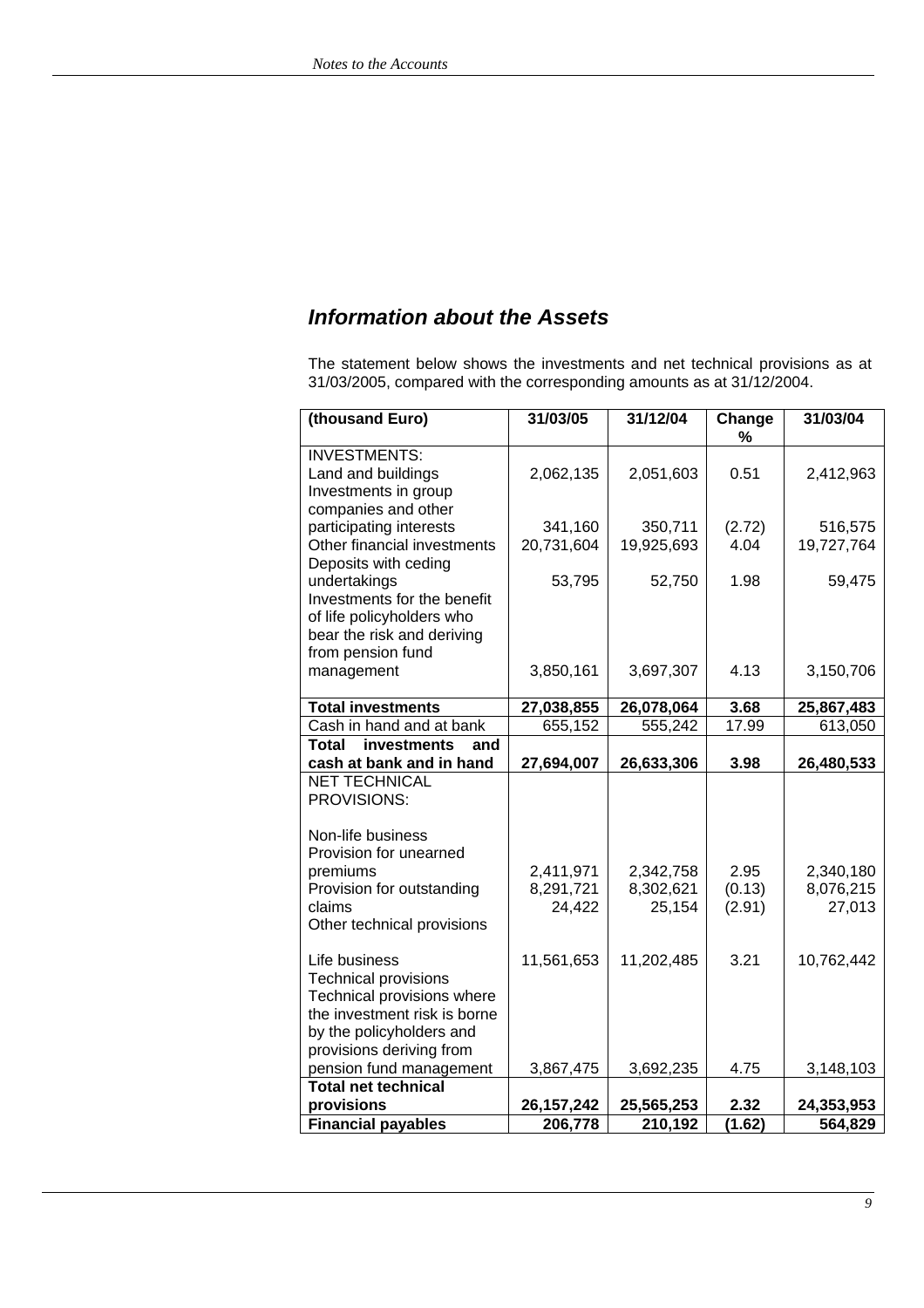The investment structure remains substantially unchanged compared with the 2004 financial year. It is pointed out that the heading of other financial investments includes approximately  $\epsilon$  425m for repurchase agreements with underlying debenture securities.

The bonds and other fixed income securities component amounts to more than € 16,675m and represents approximately 61.67% of total investments (approximately 62.5% as at 31/12/2004).

The financial payables heading includes the mandatory issued by the subsidiary Sainternational reimbursable exclusively in Banca Intesa shares owned by the parent company.

### *Debts*

The debt situation of the Fondiaria-SAI Group as at 31 March 2005 is as follows:

| (million Euro)                               | 31/03/2005 | 31/12/2004 | Change |
|----------------------------------------------|------------|------------|--------|
| Subordinated Ioan                            | 400.0      | 400.0      | 0.0    |
| <b>Mandatory Sainternational</b>             | 180.4      | 180.4      | 0.0    |
| Borrowings from banks and<br>other financing | 26.4       | 29.7       | (3.3)  |
| <b>Total debts</b>                           | 606.8      | 610.1      | (3.3)  |

It is pointed out that the consolidated debts did not change significantly compared with 31/12/2004. In particular, the subordinated loan and the mandatory issued by Sainternational, although formally entered under the category debt on which interest is charged, are not substantially different from that. In fact, the subordinated loan shows intrinsic characteristics similar to equity, whereas the mandatory will be redeemed exclusively when a third party issuer's shares (Banca Intesa) are handed over.

With regard to the Convertible and Refundable Bonded Loan and the subordinated financing contract and mortgage loan taken out by the subsidiary I.S. s.r.l. (now International Strategy) with The Royal Bank of Scotland: € 1m is added to that position, included under the heading "Borrowings from banks and other financing" attributable to temporary debt positions which are not significant in their unit amount.

Therefore, as at 31 March 2005, the Group's debts amount in total to  $\epsilon$  606.8m, a reduction of  $\epsilon$ 3.3m compared with 31/12/2004.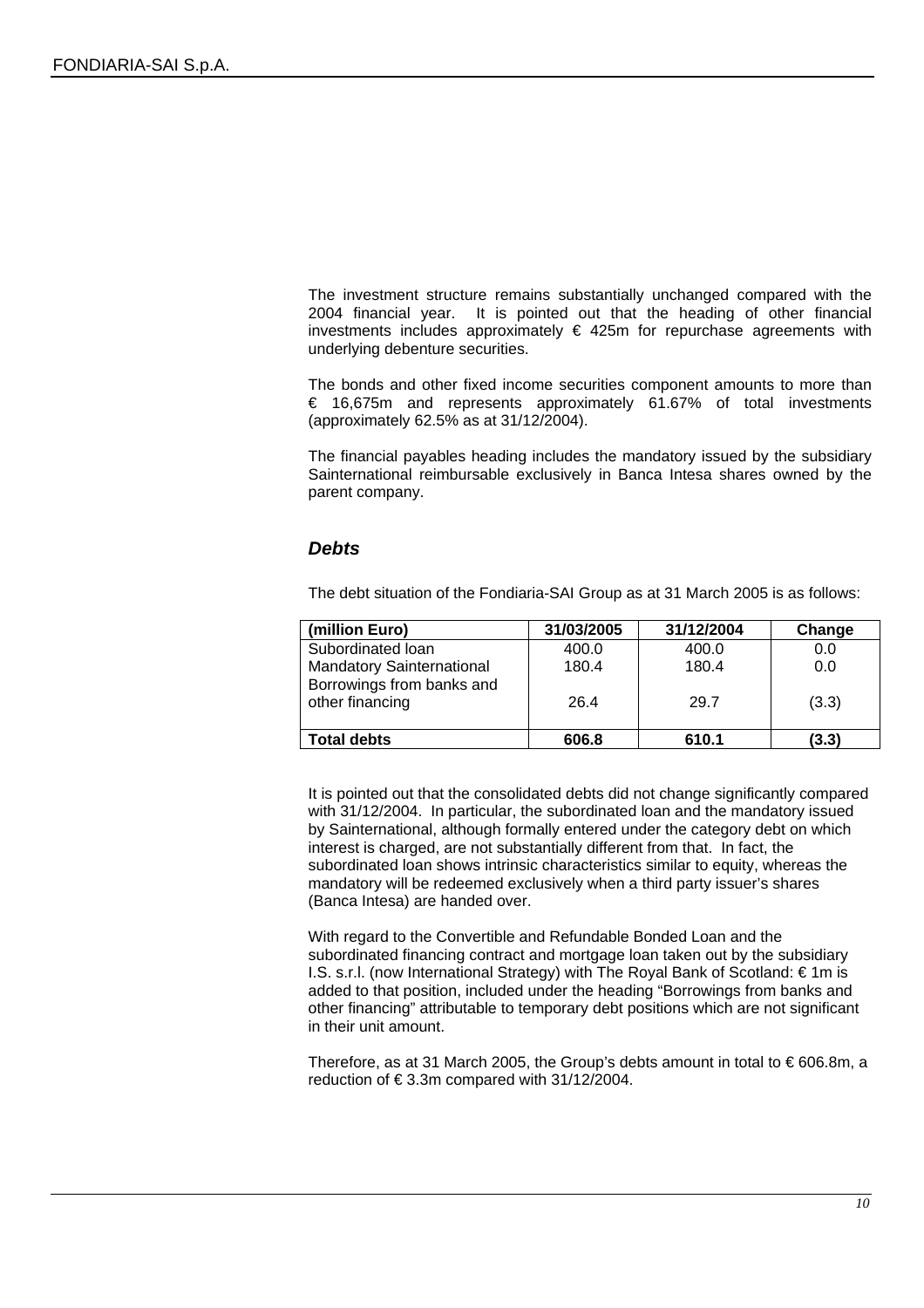# *Economic Data*

The economic situation for the quarter is set out below, compared with similar periods the previous year:

| (thousand Euro)                             | 31/03/2005    | 31/03/2004    | 31/12/2004  |
|---------------------------------------------|---------------|---------------|-------------|
| <b>NON-LIFE BUSINESS</b>                    |               |               |             |
| Premiums earned                             | 1,654,049     | 1,625,336     | 6,661,077   |
| Charges on claims                           | (1, 151, 014) | (1, 150, 671) | (4,708,783) |
| Other net technical income                  | (55,068)      | (61, 745)     | (161, 939)  |
| Operating expenses and other                |               |               |             |
| technical income/expenditure                | (319,067)     | (318, 135)    | (1,288,826) |
| <b>Result of the non-life technical</b>     |               |               |             |
| account                                     | 128,900       | 94,785        | 501,529     |
| <b>LIFE BUSINESS</b>                        |               |               |             |
| Premiums retained                           | 735,266       | 833,632       | 2,781,381   |
| Charges on claims and change in life        |               |               |             |
| technical provisions                        | (860, 631)    | (966, 273)    | (3,243,111) |
| Other net technical income                  | (3,305)       | (5,608)       | (15, 378)   |
| Operating expenses                          | (46, 587)     | (44, 955)     | (170, 902)  |
| (+) Share of life investments               | 120,833       | 118,329       | 460,844     |
| Income and gains net of charges and         |               |               |             |
| losses on investments for the benefit       |               |               |             |
| of life policyholders                       | 76,110        | 93,122        | 275,528     |
| <b>Result of the life technical account</b> | 21,686        | 28,247        | 88,362      |
| Investment income net of equity and         | 243,281       | 277,463       | 717,559     |
| financial charges                           | 120,833       | 118,329       | 460,844     |
| (-) share of life investments               | (34, 107)     | (49, 994)     | (191, 570)  |
| Other income net of expenses                |               |               |             |
| <b>Result of ordinary business</b>          | 238,927       | 232,172       | 655,036     |
| Extraordinary income and                    |               |               |             |
| expenditure                                 | 17,304        | 96            | 33,731      |
| Pre-tax result                              | 256,231       | 232,268       | 688,767     |
| Corporation tax                             | (101, 355)    | (105, 131)    | (305, 315)  |
| <b>Consolidated result</b>                  | 158,876       | 127,137       | 383,452     |
| Third parties' share of the result          | 30,514        | 25,390        | 109,139     |
| <b>Group result</b>                         | 124,362       | 101,747       | 274,313     |

It is pointed out that the data as at 31/03/2004 are set out again in the ordinary business component, in order to include the effect of the write-downs and value readjustments for securities which are part of the short-term portfolio at that date into the result for ordinary business.

The net effect on the result of the ordinary business was positive at approximately € 18m.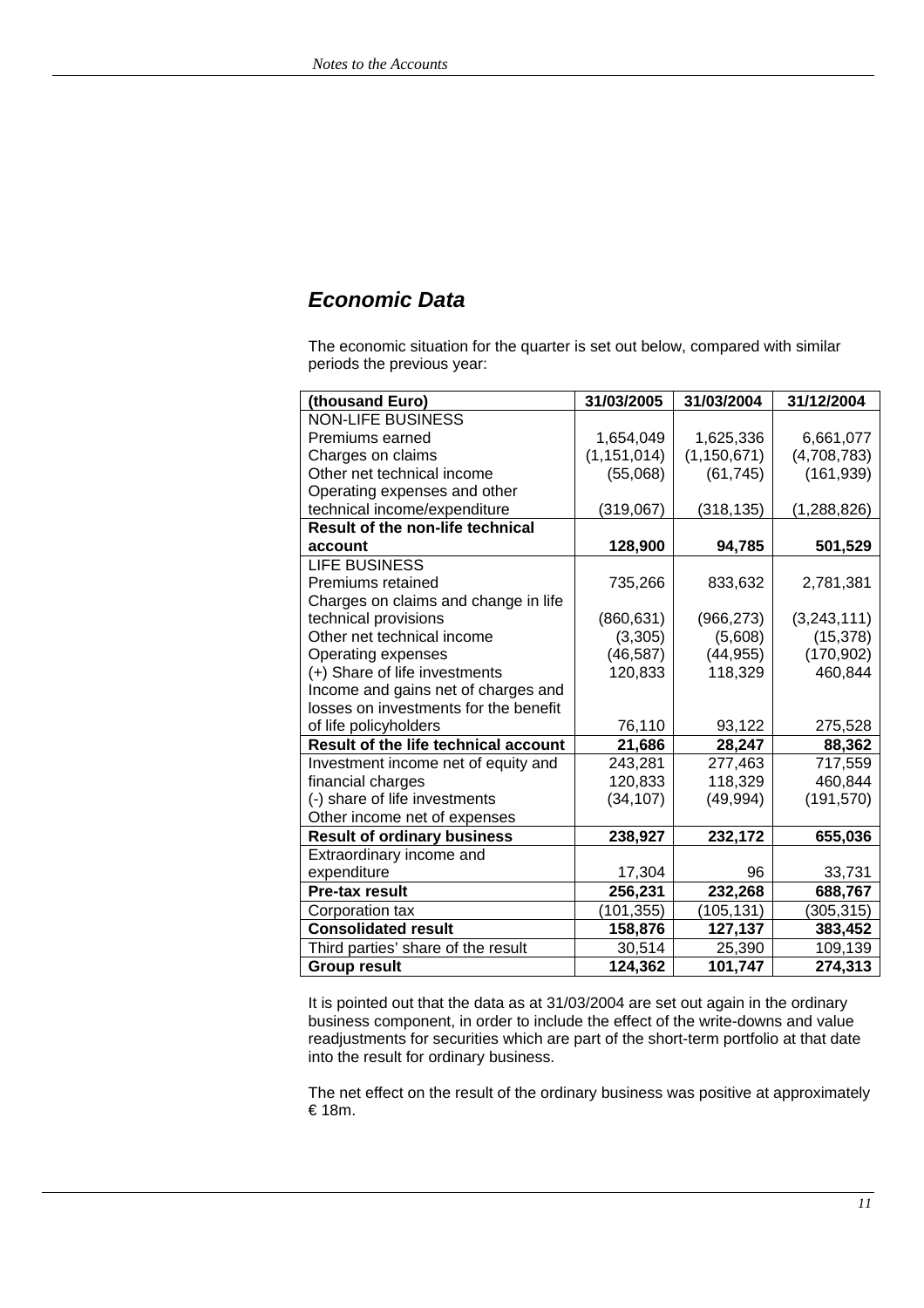### *Management and Comments*

In the course of the first quarter of the 2005 financial year, the Fondiaria-SAI Group confirms the good technical trends recorded in recent years.

The positive development of the business of the Group companies is, therefore, in line with the efficiency targets set and the results expected.

Although there was a measured increase in premium income from the direct business, the technical result of the non-life business increased by 1.7% (compared with approximately 2% in the first quarter 2004) to reach  $\epsilon$  129m (€ 94.7m as at 31/03/2004) thanks to the reduction in the number of claims reported in the motor class and to the continued improvement in the processes of dealing with and settling claims. The average amount of claims settled in the current generation was always higher than inflation. In the course of the first quarter 2005, the level of the combined ratio at 92.2% (94.2% as at 31/03/2004) is confirmed as excellent.

The result for the life business is also positive and its technical balance, of approximately  $\epsilon$  22m compared with  $\epsilon$  28m in the first quarter 2004, makes up for the negative effects linked to the close of the Consap dispute with the subsidiary Milano, with a negative effect of approximately  $\epsilon$ 6m.

Overall, life income shows an increase of approximately 1.3% in the Italian direct business, mainly attributable to the seasonality of income from the banking insurance channel. On the other hand, the increase in income from traditional networks, in particular the parent company and Milano, is confirmed at very positive levels (+27.9% compared with March 2004).

In the first quarter, the implementation of the Fondiweb periphery system in all the branches of the Sai division was completed.

With regard to individual products marketed with Open unico and Open Risparmio, standardised for the whole Group, the range of products was strengthened linked to special business featuring secure savings and investment products.

With regard to the collective sector, the sale of capitalisation policies continued efficiently and the range was enhanced with the new standardised capitalisation product for the whole Group – the Conto Aperto Corporate to meet the requirements of this segment of customers better. Strong demand for capitalisation policies continued from institutional clients with vast liquidity for their cash flow management.

The essential aspects of management, as at 31 March 2005, were:

a signficant improvement in the result of technical insurance management in the non-life business ( $\epsilon$  129m against  $\epsilon$ 95m as at 31 March 2004).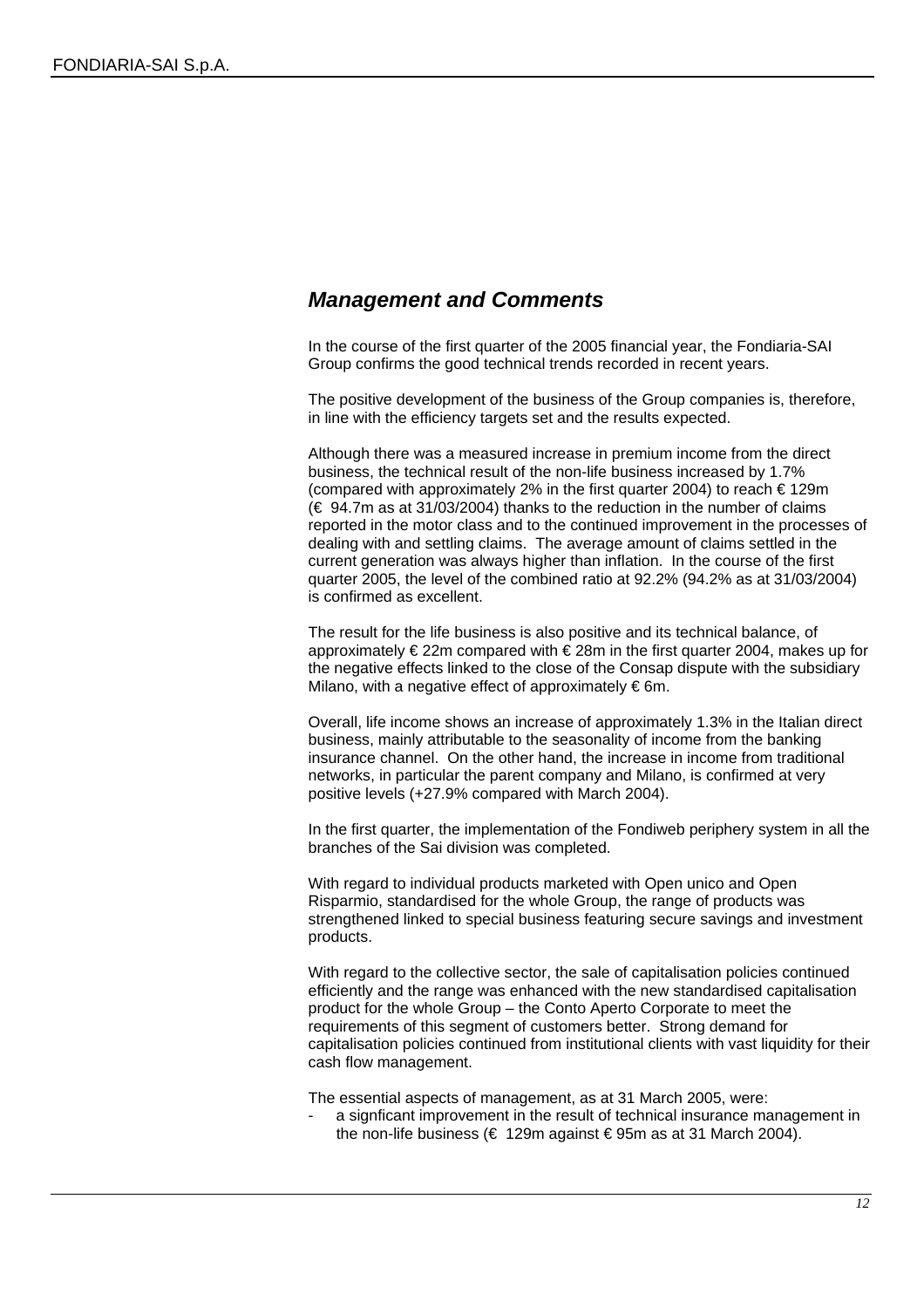- the result of the technical account of the life business,  $\epsilon$  22m, shows a fluctuation compared with 31 March 2004 ( $\in$  28m).
- operating expenses amount to approximately € 366m and represent 15.3% of the premiums (15.5% as at 31/12/2004).
- investment income, net of expenses, was  $\in$  243m. Of these, more than € 121m came from life policyholders.

Net capital gains of a total of  $\epsilon$ 76m were realised on the short-term investment portfolio attributable mainly to the parent company and to the subsidiary Milano Assicurazioni.

- the heading other income net of expenses,  $\epsilon$  34m ( $\epsilon$  50m as at 31/03/2004) includes more than € 26m for share of depreciation of intangible assets for the quarter.
- Investments, net of depreciation on property, equal to  $\epsilon$  27,039m against € 26,078m as at 31/22/2004, an increase of 3.7%: also considering the shortterm liquidity positions the increase is equal to 4.0%.

Class C securities investment portfolio, equal in total to  $\epsilon$  20,452m consists of shareholdings and mutual funds of € 3,776m and debt securities of € 16,676m. Investments in Class C III long-term securities equal to approximately € 5,118m. The class CIII listed portfolio of records latent gross capital gains of approximately € 873m and latent capital losses of € 257m: the latter relate to long-term investments:

the amount of the net technical provisions reached  $\epsilon$  26,157m, an increase compared with 31/12/2004 of approximately € 592m. In the life business, these increased by  $\epsilon$  534m; and by approximately  $\epsilon$  58m in the non-life business.

In this area, at the end of March, the Fondiaria-SAI S.p.A. Group's total premium income was € 2,525,723K (-2.84% compared with the figure for March 2004).

Of this,  $€1,786,628K (+1.6%$  compared with 31 March 2004) can be attributed to the non-life business and its sub-division into categories of business is set out in detail in the table below: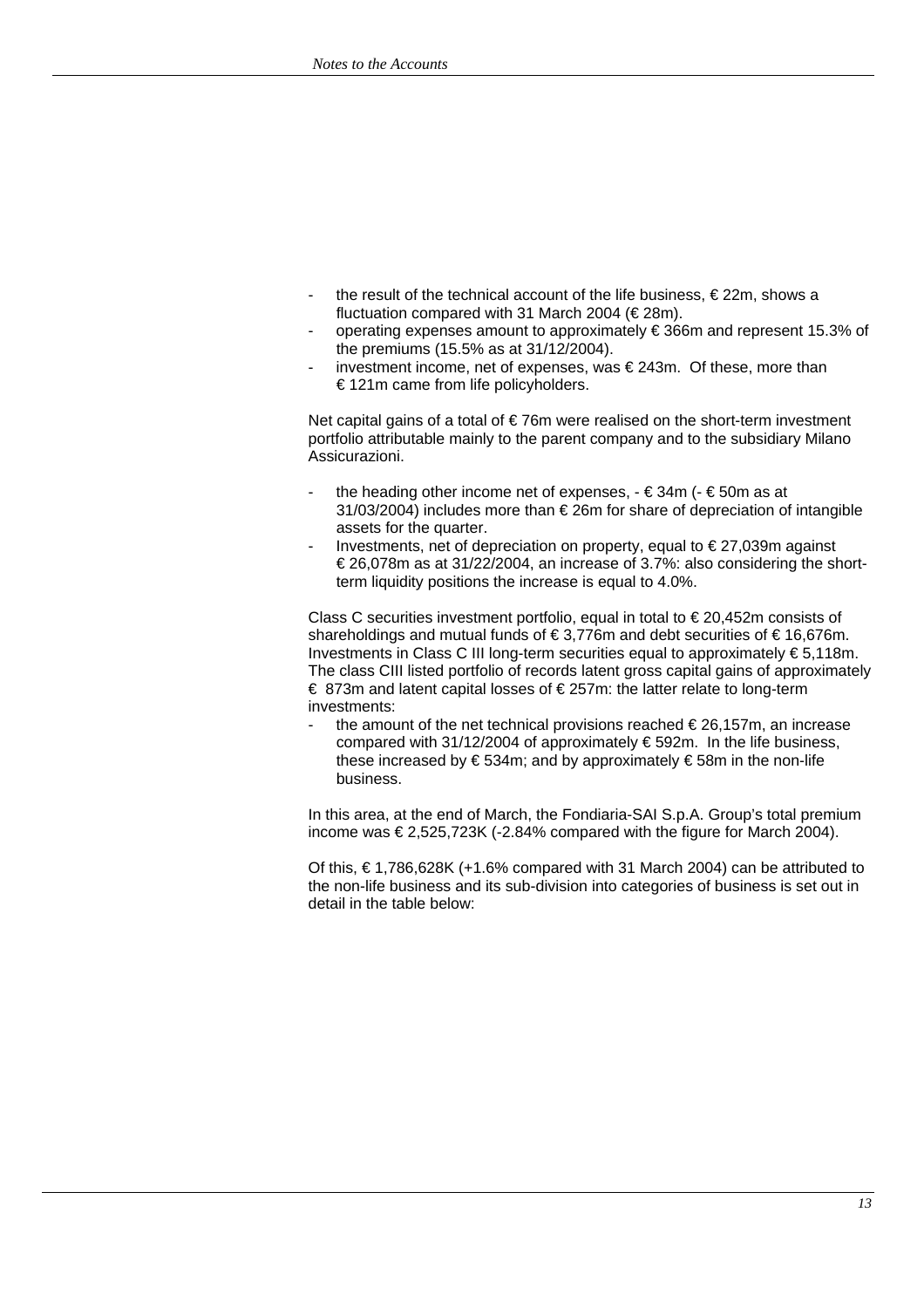| (thousand Euro)                          | 31/03/2005 | 31/03/2004 | Change   |
|------------------------------------------|------------|------------|----------|
| <b>NON-LIFE BUSINESS</b>                 |            |            |          |
|                                          |            |            |          |
| <b>ITALIAN DIRECT BUSINESS</b>           |            |            |          |
| Accident and health                      | 166,478    | 164,343    | 1.30     |
| Land vehicles TPL                        | 1,071,852  | 1,042,120  | 2.85     |
| Motor insurance, other classes           | 185,192    | 177,960    | 4.06     |
| Marine, aviation and transport insurance | 47,253     | 50,767     | (6.92)   |
| Fire and other property damage           | 156,854    | 159,010    | (1.36)   |
| <b>General TPL</b>                       | 120,068    | 125,881    | (4.62)   |
| Credit and bonds                         | 19,093     | 16,985     | 12.41    |
| Pecuniary losses                         | 5,200      | 6,065      | (14.26)  |
| Legal proteciton                         | 3,713      | 3,715      | (0.05)   |
| Assistance                               | 7,670      | 7,286      | 5.27     |
| TOTAL ITALIAN DIRECT BUSINESS            | 1,783,373  | 1,754,132  | 1.67     |
| <b>OVERSEAS DIRECT BUSINESS</b>          |            | 499        | (100.00) |
|                                          |            |            |          |
| <b>INDIRECT BUSINESS</b>                 | 3,255      | 4,458      | (26.99)  |
| TOTAL                                    | 1,786,628  | 1,759,089  | 1.57     |

As at 31/03/2005, premiums earned in the direct business by the parent company totalled approximately  $\epsilon$ 986m (+1.6% compared with 31/03/2004), of which approximately  $\epsilon$  692m in the motor classes (+4.2%).

The subsidiary Milano Assicurazioni S.p.A. contributed € 673m of premiums (+1.6%) to the result at group level.

Claims paid in the Italian direct business in the non-life business as at 31/03/2005, amount to approximately  $\epsilon$  1,112m (+4.9% compared with 31 March 2004): of these  $\epsilon$  620m related to the parent company ( $\epsilon$  573m as at 31/03/2004).

With regard to the motor TPL sector, in the parent company the number of claims reported fell by 6.7% compared with the figure for the previous financial year: that trend for the year relates to physical and material claims.

The average cost of claims paid in the year shows an increase of 2.8%. The speed of settlement for the current generation is 38.4% (+3.4 percentage points).

The average cost of the claims paid is consequently increasing, amongst other reasons, due to the signficant increase in the speed of settlement.

In the Land Vehicles – own damage sector, claims reported fell by around 7% whereas the costs of claims fell by 3.1%.

With regard to the subsidiary Milano, the technical account for the non-life business recorded a profit of approximately € 66m compared with the profit of approximately  $\epsilon$ 42m in the corresponding period in the previous financial year (+57%). The improvement is mainly due to the motor TPL branch which was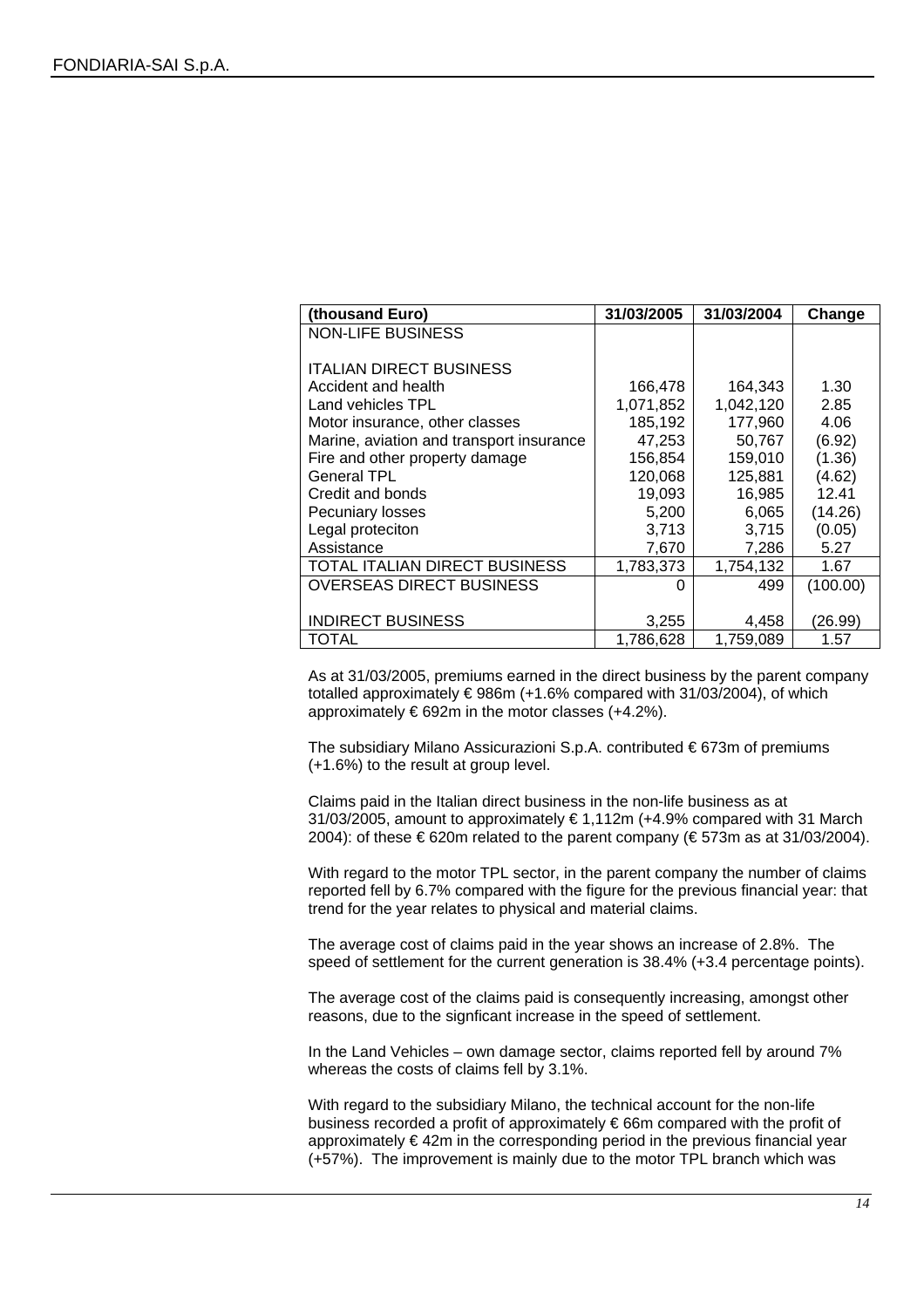influenced negatively in the first quarter of 2004 by some significant contracts entered into in previous financial years in the "fleet" sector, which were marked by a high level of claims.

The land vehicles – own damage class continues to show a particularly satisfactory trend, moreover in a favourable market context. In the other non-life sectors, the company continues to adopt underwriting policies prepared on selection criteria aimed at maintaining the high quality of the portfolio acquired; the technical result consequently remains positive.

Within the scope of direct business/inward insurance>, the non-life business shows an increase of 1.6% in premiums written of approximately  $\epsilon$  674m; approximately  $\epsilon$ 498m refer specifically to the motor class (+1%) whereas approximately € 175m relate to other classes where a development of 3.5% was recorded compared with the corresponding period in the previous financial year.

As mentioned previously, the development in premiums written in the first quarter is experiencing the effects of an unfavourable economic cycle, the consequent weakness in internal demand and in particular, with reference to the Motor TPL branch, the negative trend in registrations of new cars: in this context, the company continues to pursue the target of combining development and profitability, through underwriting policies capable of maintaining the high quality of the portfolio.

In the first quarter, 199,832 claims were reported, a reduction of 0.7% compared with the first quarter 2004. With regard to the motor classes, the number of claims reported increased by 1.7% (+1.6% in the motor TPL class and +2.7% in the land vehicles – own damage branch) whereas in other non-life classes the claims record a reduction of 4.6%.

The redevelopment of the subsidiary Sasa S.p.A., in recent years, led to an increase of approximately 50% in the result on ordinary business in the first quarter 2005 (approximately € 3m, compared with a result of € 2m in the same period in the previous financial year). Premiums earned in the first three months of the year amount to approximately € 91.5m, an increase of 1.7% compared with those for March 2004 (€ 90m). The development of motor premiums (TPL and land vehicles – own damage) and that in other non-marine classes continue to experience the effects overall of the opening of new sales channels carried out in the course of recent years. It should be pointed out that, with regard to the accident class, the development activity continues to allow the rebalancing of the composition of the portfolio in favour of the individual sector.

The number of claims reported in the motor TPL class is falling (-10.2%) compared with the corresponding period in 2004 (8,661 as at 31 March 2005 against 9,648 as at 31 March 2004). In general, this reflects a reduction in total claims of -2.5% (15,717 as at 31 March 2005 compared with 16,115 as at 31 March 2004).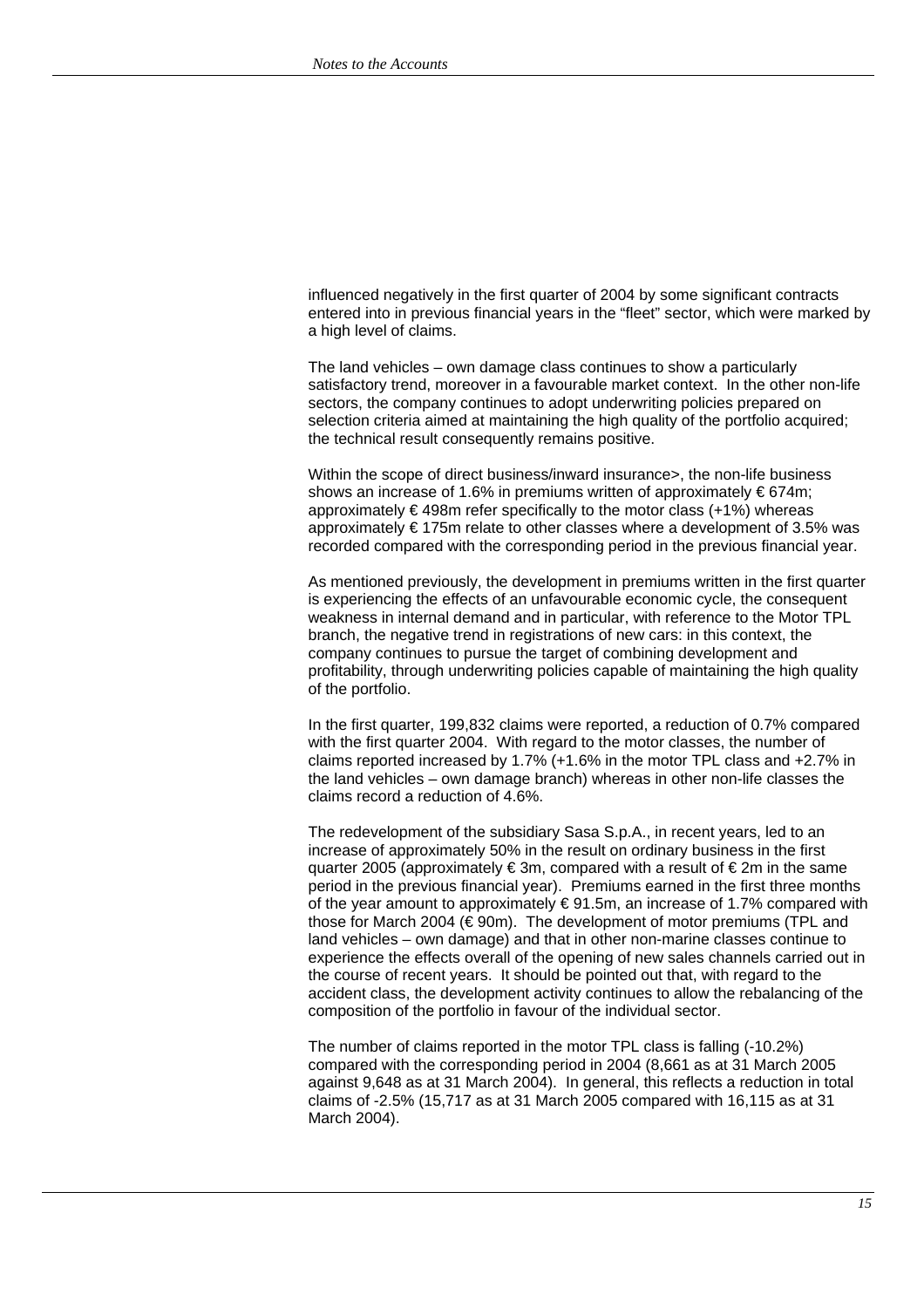In the 2005 financial year, the activity aimed at obtaining selective growth of the portfolio will continue which will materialise in the opening of new points of sale accompanied, however, by a reform of the current portfolio.

For the subsidiary Siat S.p.A., the trend as at 31 March 2005 continues to show moderatively positive results in the technical section, in particular in the transport sector. However, with regard to the non-technical section, from the comparison with the data for the similar quarter in the previous financial year, there is a marginal decrease in the balance. In fact, a more measured contribution from financial management contrasts with substantial stability in administration expenses and a heavy balance on other net expenses.

The premiums of the subsidiary Siat S.p.A. of  $\epsilon$ 33m, are in line with those for the comparable period in the previous year. The result of the non-life technical account is substantially balanced. That phenomenon is related to the trend in the transport insurance market, which was characterised mainly by stable or slightly improving premium rates and by an unfavourable trend in the claims ratio: there were no significantly serious claims amongst the claims reported.

Premiums earned in the life business amount to € 739,095K (-12% compared with 31 March 2004): that decrease is due mainly to the reduction in the number of policies entered into by the subsidiary Lawrence Life of € 111m during the similar period last year.

The sub-division into categories of business is set out below:

| (thousand Euro)                              | 31/03/2005 | 31/03/2004 | Change  |
|----------------------------------------------|------------|------------|---------|
| LIFE BUSINESS                                |            |            |         |
| <b>ITALIAN DIRECT BUSINESS</b>               |            |            |         |
| I – Life insurance                           | 264,513    | 265,496    | (0.37)  |
| III - Insurance in points I and II linked to |            |            |         |
| investment funds                             | 163,431    | 240,314    | (31.99) |
| IV - Health insurance pursuant to art 1      |            |            |         |
| EEC Dir. 79/267                              | 26         | 20         | 30.00   |
| V - Capitalisation operations in art. 40 of  |            |            |         |
| Legislative Decree no. 174 of 17/3/95        | 300,475    | 212,368    | 41.49   |
| VI - Pension fund management                 |            |            |         |
| operations                                   | 7,991      | 8,542      | (6.45)  |
| <b>TOTAL ITALIAN DIRECT BUSIESS</b>          | 736,436    | 726,740    | 1.33    |
| <b>OVERSEAS DIRECT BUSINESS</b>              | 151        | 111,258    | (99.86) |
|                                              |            |            |         |
| <b>INDIRECT BUSINESS</b>                     | 2,508      | 2,390      | 4,94    |
| TOTAL                                        | 739,095    | 840,388    | (12.05) |

Premiums earned in the direct business by the parent company in the first quarter 2005 amount to approximately € 375m (+31.7%). The increase can be ascribed mainly to the income earned through pure capitalisation operations (+73% more than  $\epsilon$  217m), this compares with a satisfactory increase (+13% at more than  $\epsilon$ 147m) in traditional type income.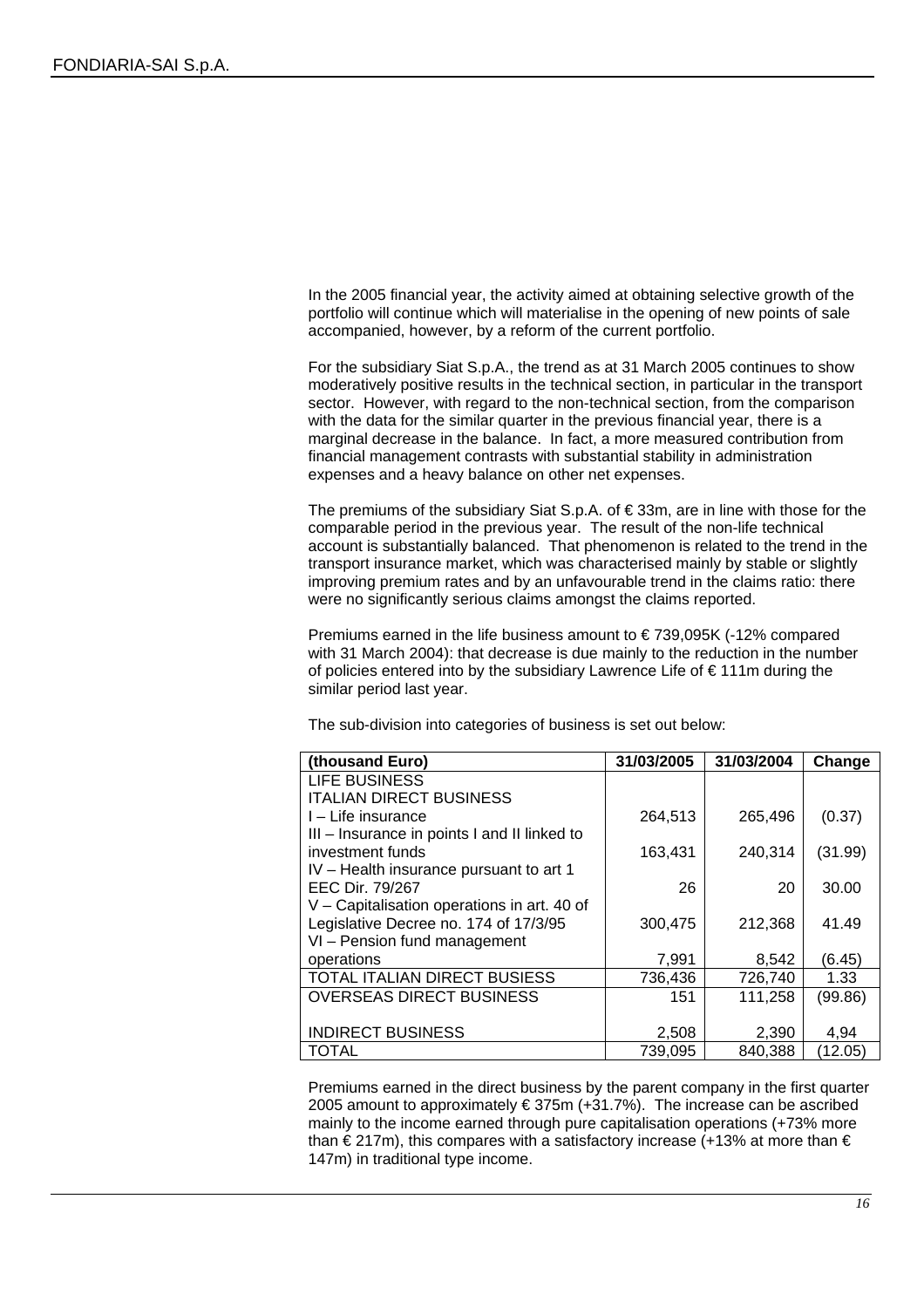The subsidiary Milano shows a similar tendency (+18.2%), where pure capitalisation products amount to  $\epsilon$  69m (+70%).

The trend in payments shows a decrease compared with that recorded in the corresponding period in the previous financial year. In the first quarter 2005, payments amounted to  $\epsilon$  360m compared with  $\epsilon$  460m in the first quarter 2004.

Within the scope of banking insurance companies, amongst other companies in the Group, we would highlight the reduction in premium income of Po Vita and Novara Vita.

For Novara Vita first quarter 2005 premium income was € 123m (€ 215m in the same period in 2004), a decrease of approximately 43% compared with the same period in 2004, whereas the result on ordinary business as at 31 March 2005 is approximately € 5m (€ 8m as at 31 March 2004).

Premium income for Po Vita however reached € 174m compared with € 208m in the first quarter 2004 (-16.4%). However, it is pointed out that, as occurred in the first part of the previous financial year, the network favours the sale of indexlinked policies (class III contracts, that is, products which have a lesser effect compared with the past on the need for the company to form the solvency margin), although focussing attention closely on separate management products. The first three months of 2005 close with an ordinary result of  $\epsilon$  6m ( $\epsilon$  4m as at 31 March 2004), are significantly influenced by the good trend in investment income. Furthermore, it is stated that, from April 2005 onwards, the products catalogue will be strengthened with the marketing of three new unit lines with differing financial content, but all based on sectors which are considered to be able to have significant developments in the coming years, such as water, biotechnologies and alternative energies.

Within the scope of the other subsidiaries, at the end of the first quarter 2005, growth in premium income for Sasa Vita SpA. reached +42%, increasing from € 7m as at 31 March 2004 to approximately € 10m as at 31 March 2005. That increase can be attributed mainly to the launch of a new index-linked policy at the end of February. The recovery in single premium products, to the development of commercial initiatives aimed at selling savings and welfare Policies with annual premiums and recorrent premiums, to the further increase of premium income from term life assurance policies (individual and collective), the latter thanks to the strengthening and extension of some conventions with financial institutions to cover personal loans and the launch of new commercial instruments to offer policies for the individual market (risk savings and welfare policies) and collective sector (directors, key person). The result in the period is substantially balanced.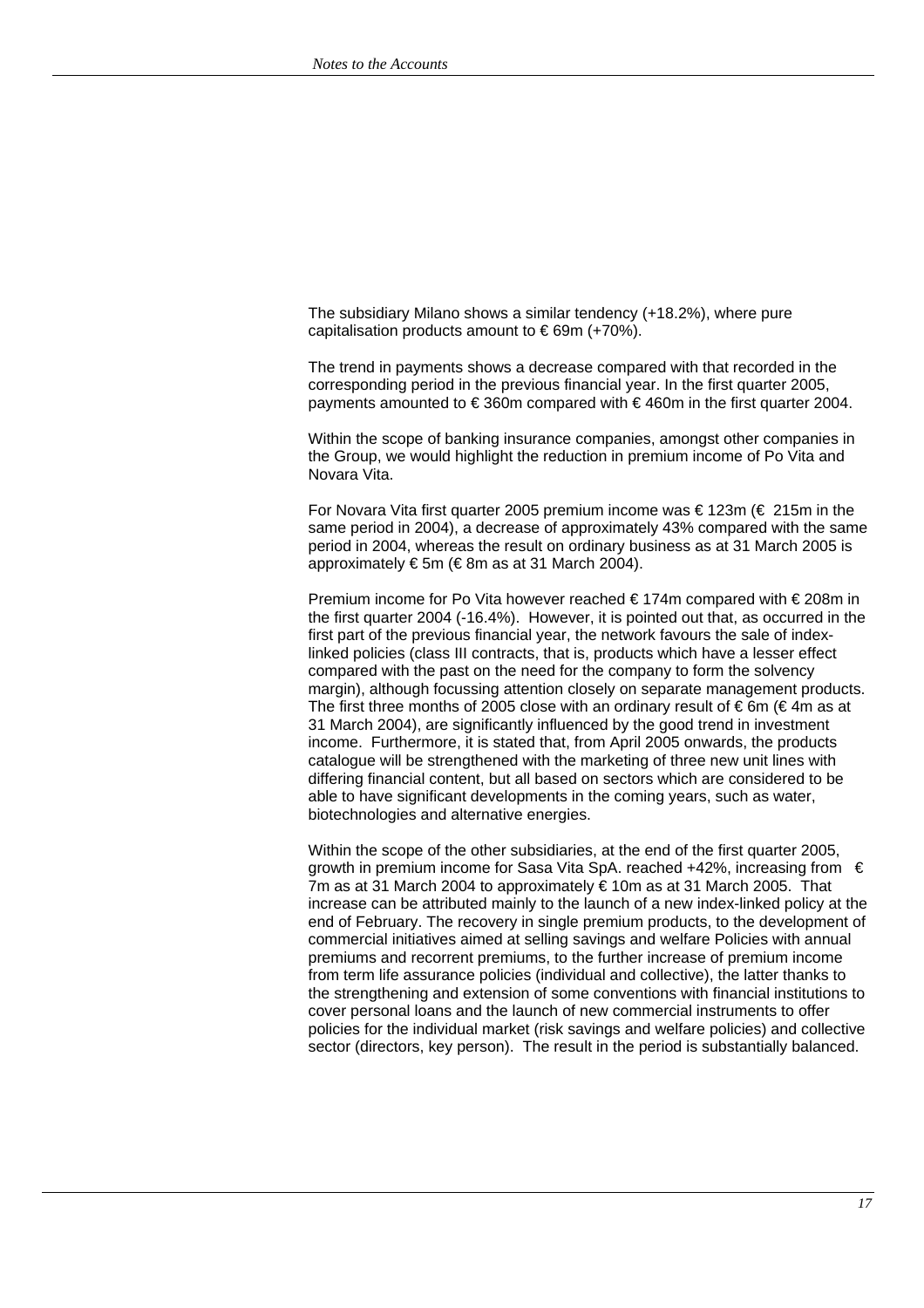### *Investment Management*

### **Financial management**

At the end of February 2005, the stock markets were still below the highest levels reached at the end of the first quarter of 2000. The adjustment of expected profits, due to the forecast slowdown in the economic cycle, should produce lower returns on the stock markets for the current year than those for the past two years.

2005 started in virtually the same way as the previous financial year the fund management and insurance products with financial content shoud regain strength.

The parent company's financial activity in the first quarter 2005 was characterised by selective asset allocation in order to reduce rate risks to a minimum and, at the same time, to monitor market opportunties for trading operations closely.

In order to maintain a substantially measured total duration, the welfare component of the portfolios is normally represented by repurchase agreements and CCT.

In detail, the non-life business shows a more prudent asset allocation, with a fixed rate component of 54.2% with a duration of 2.95. The variable rate component however is 36.7% with a duration of 0.67. Repurchase agreements reached 9.1%. The total duration of the portfolio is 1.84.

The life business however shows a total duration of 4.61 compared with liabilities with longer maturity dates. The composition sub-divides into a fixed rate component of 64.4% with a duration of 6.79 and a variable rate component of 34.6% and a duration of 0.69. Repurchase agreements recorded 0.9%.

In the non-life bonds portfolio, Government bonds represent 88.26% and corporate bonds 10.69%; in the life business, the business concentrated on special management portfolios favouring Investments producing a higher return (the percentage for corporate bonds is 28.38% and for Government bonds falls to 70.10%) with futures sales of Government bonds aimed at achieving the targets for the separate businesses.

#### **Own shares and shares of the holding company**

In the first quarter of 2005, 861,000 ordinary own shares were acquired in total for an outlay of € 17,242K.

Therefore, as at 31 March 2005, there were 6,690,212 ordinary shares equal to 5.197% of the ordinary share capital in the portfolio.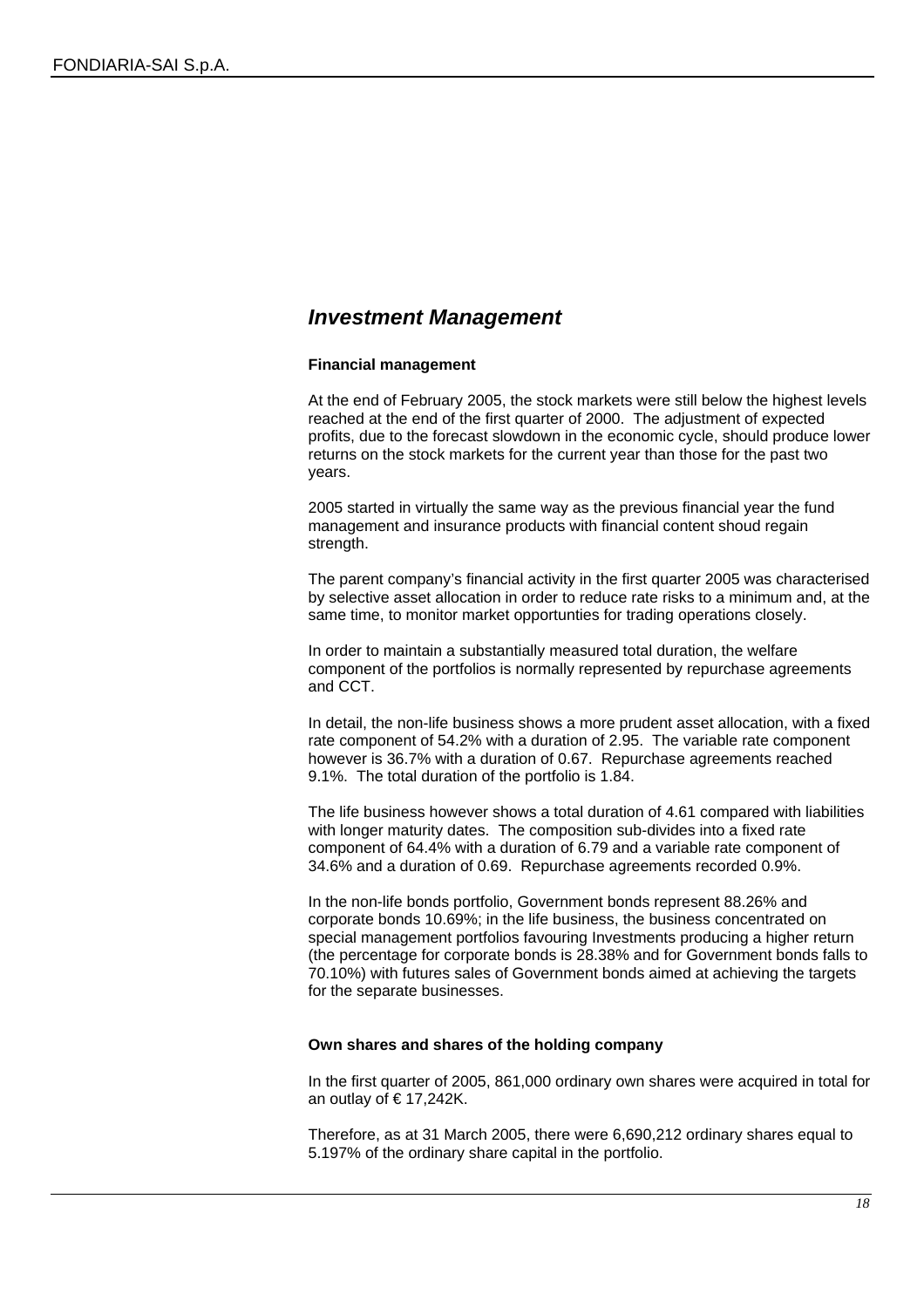Subsequent to the close of the first quarter 2005, 20,000 ordinary shares were acquired for an outlay of € 426K; as as 06/05/2005, there were 6,710,212 ordinary shares in the portfolio equal to 5.213% of the ordinary share capital, whereas the subsidiary Saifin-Saifinanziaria S.p.a. holds a further 1,060,000 ordinary shares equal to 0.823% of the ordinary share capital and the subsidiary Milano Assicurazioni S.p.A. owns a further 3,896,557 shares equal to 3.027% of the ordinary share capital.

Shares in the holding company:

In the course of the first quarter 2005, 827,500 shares were acquired in the holding company Premafin Finanziaria S.p.A..

As at 31/03/2005, your company owns 18,340,027 shares in the holding company equal to 5.853% of the share capital.

Subsequent to the close of the first quarter, further shares were acquired, therefore as at 06/05/2005 your company owns 18,340,027 shares equal to 5.853% of the share capital, whereas the subsidiary Saifin-Saifinanziaria S.p.A. owns a further 66,588 ordinary shares equal to 0.021% of the share capital and the subsidiary Milano Assicurazioni owns a further 5,899,700 ordinary shares equal to 1.883%.

### *Other Information*

#### **Sales organisation and staff**

It is reported that, as at 31/03/2005, the Fondiaria-SAI Group has 5,960 employees (5,904 as at 31/12/2004), of which 2,751 employees of the parent company (2,749 as at 31/12/2004) and 3,209 employees of the subsidaries (3,155 as at 31/12/2004).

As at 31/03/2005, income was produced mainly by 3,629 agencies (3,643 as at 31/12/2004), which operate through 3,306 points of sale (3,327 as at 31/12/2004) representing the traditional sales chain.

In particular, the distribution structure includes 1,399 single agent agencies and other locations belonging to the parent company (1,408 as at 31/12/2004) and a further 2,230 single agent and multi-agent agencies (2,235 as at 31/12/2004) which work with the other companies in the Group.

890 of the above-mentioned agencies operate under the BancaSai mandate (which also includes mandates for Effe Investimenti Sim) collecting public savings and sell Effe Gestioni SGR unit trusts, supported by the network of 1,471 Banca SAI financial advisers.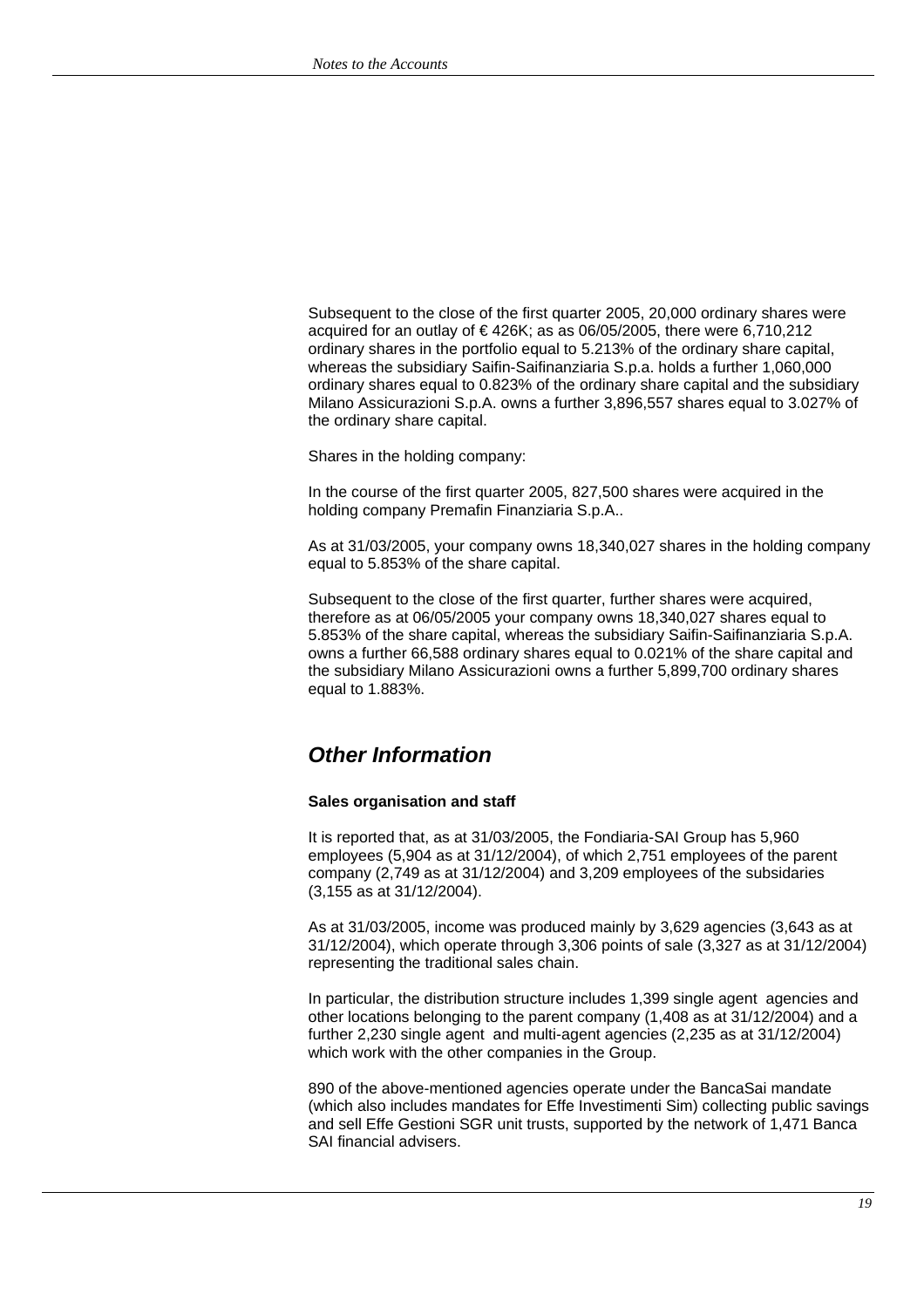In the first three months of 2005, the implementation of the voluntary redundancy incentives plan was continued for staff fulfilling the requirements for retirement/old age pension which has enabled the parent company only, 27 voluntary redundancy incentive agreements which will be effective before the end of this year. 11 employees have resigned.

### **External relations and communications**

The most important initiatives in the first quarter of the financial year were:

- the launch of the new motor product "Nuova 1° Global", through the organisation of the Convention with the Fondiaria and Sai agency networks and the preparation of communications tools to support local marketing initiatives.
- The Presto&Bene incentive, a Group initiative aimed at supporting and supplying the single bodywork repair network which, in co-operation with the Claims Department and the ICT department, produced a complex system of conversion of claims channelled through cumulative points for the collection of premiums and a website launched on 1 April.
- The review of the entire communications tools for health products (Sanicard System).

Within the scope of the brand identity activity, the Group's Style Chart was brought to an end. From the beginning of the year, it was applied to all the on-line and off-line communication tools for Fondiaria-Sai and the other companies in the Group. The distribution of paper manuals to Group employees is planned for the month of May to produce communication media and the publication of the on-line Visual Identity Manual. Furthermore, in the same area of activity, the new Group Profile was completed and produced in two editions: one for the institutional community and one for the agency network. Finally, a new concept-store in line with the Group's values system and the visual identity – was defined for the agency: in synergy with the territorial commercial structures of the Sai Division, the project is at the test stage.

With reference to ISVAP circular 533/D issued relating to the introduction of new obligations on transparency in the life insurance market, the parent company is continuing its support for the development of systems and procedures suitable for guaranteeing the control required in the communication of traditional and on-line, product/services produced by the agencies.

Activities aimed at defining and producing a specific communications kit for products to be distributed to agency networks in formats more suitable for production, which will enable them to activate commmercial initiatives on its territory supported by communication tools complying with the requirements stated by ISVAP and, therefore, authorised by the company responsible.

With regard to support measures implemented within the social and cultural sphere and in order to maintain the company's image, the completion of the Group's identification system is planned, by using the main institutional tools (Group institutional advertising, continual implementation of the Visual Identity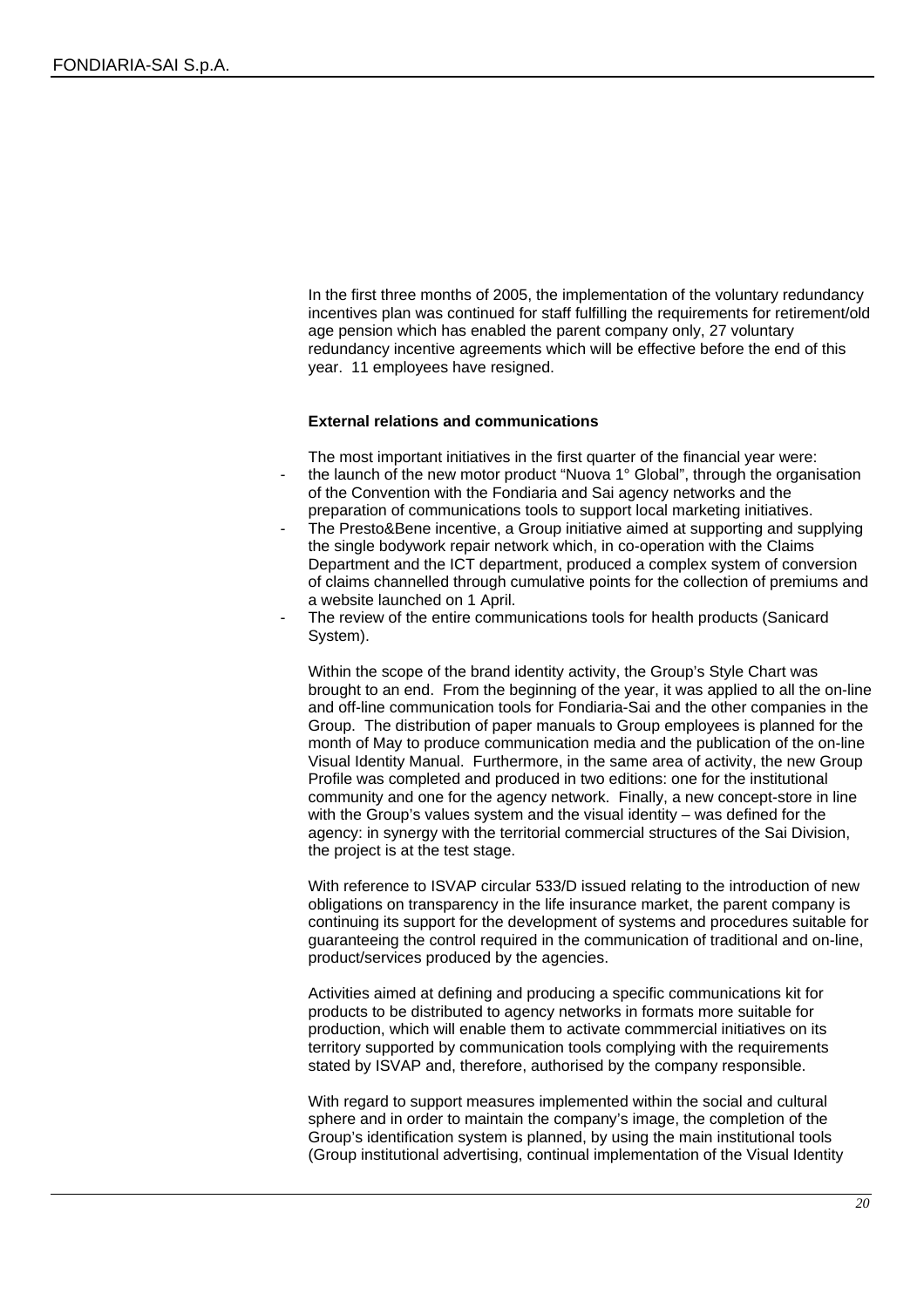Manual, institutional communication kit for agencies in the territory), as well as restyling the image of products in the non-life area with the preparation of information on the internet for wider circulation, as stated by ISVAP. In order to continue to harmonise the pre-existing company culture, thereby producing a Group culture, co-ordination of Internal Communications guaranteeing consistency and harmonisation of initiatives aimed at all staff in the Group and distribution networks. Tools aimed at sharing information such as: NEWS newsletter, TEAM house magazine, LINEA DIRETTA CLUB magazine.

### **Transition to international accounting principles (IAS/IFRS)**

The programme implementing the operational and procedural changes required by the introduction of international accounting principles continued in the quarter. Within the scope of that programme and through the formation of appropriate working parties, interventions were determined to adapt the Group's company processes and systems required to supply and produce the IAS data required by the charts and new accounting information.

Interventions are also planned considering the fact that, on the basis of Legislative Decree no. 38 of 28 February, the parent company's accounts should still be prepared pursuant to Legislative Decree 173/1997.

The transition phase involved and still involves a significant undertaking following the reference regulatory framework still at the definition stage, in any case the Group will circulate accurate Information on the basis of international accounting principles with effect from the half year report as at 30 June 2005 also showing the main impacts compared with the current accounting principles.

With regard to the results of the business carried out relating to the main qualitative differences of the accounting principles, which it is considered may derive from the adoption of new standards, please refer to the relevant section of the notes to the 2004 accounts.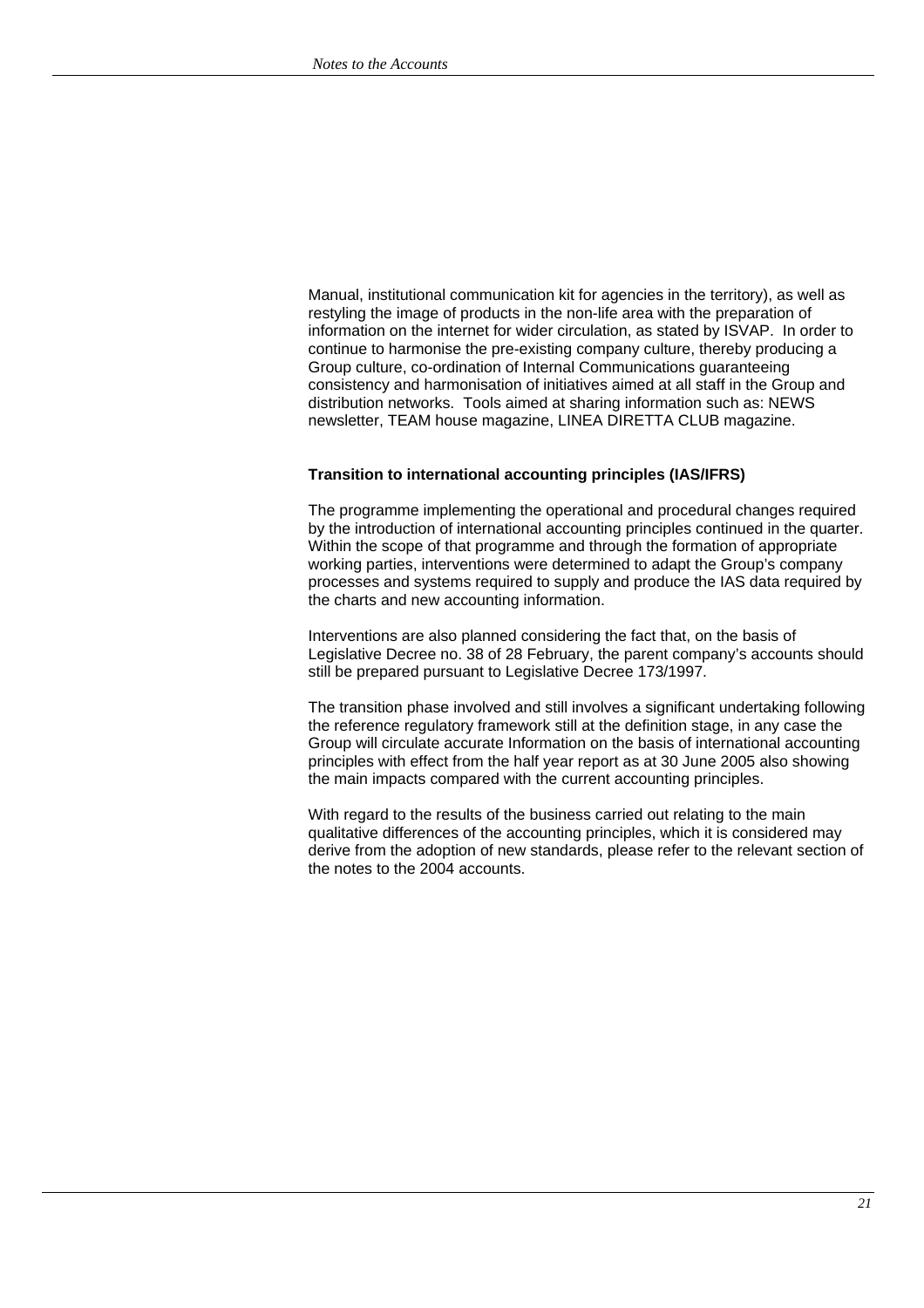# *Significant events occurring after the End of the Quarter*

The following transactions are highlighted in the property sector:

#### **Garibaldi – Republic Project**

Negotiations were completed with the American property group HINES for the purposes of forming a joint venture with the FONDIARIA-SAI Group and through that, in particular, with MILANO ASSICURAZIONI – to carry out a property development project in an area of Milan called "Garibaldi Repubblica".

It is planned that the "Garibaldi Repubblica" project will develop approximately 105,000 m2 building surface area, of which approximately 51,000 m2 for office use, approximately 10,000 m2 for commercial areas, approximately 9,000 m2 for residential areas, approximately 20,000 m2 for exhibition areas and approximately 15,000 m2 for accommodation . The town planning instruments for the suitable development of the area are currently receiving final approval from the competent authorities. On the basis of the latest estimates, the total cost of the project is quantifiable at approximately € 650 m and the planned time the initiative will take is about five years, with effect from 2005.

On 18 April 2005, MILANO ASSICURAZIONI acquired from the HINES Group a share of approximately 48% of the share capital of a company under Luxembourg law, called Garibaldi S.c.s. at the price of € 15.3m through the acquisition of a share in a members' loan for virtually the whole amount of the transaction. Through another Luxembourg holding company, that company will control several company vehicles under Italian law which will develop the building areas.

The total economic committment by MILANO ASSICURAZIONI is estimated at € 100m in the period 2005-2010, compared with expected income, in the same period, of € 130/140 m. The company's investment will mainly take the form of interest-bearing loans granted to the participating interest Garibaldi S.c.s. and, to a lesser extent, through capital contribution payments.

### **Entering into an agreement with the Commune of Florence relating to the area in Castello owned by the subsidiary NIT**

At the end of last April, the agreement relating to the area in Castello owned by the subsdiary NIT was entered into with the Commune of Florence which, as it is well known, was interested in a town planning project to redesign the area through the construction of a new part of the city of Florence, with areas for public and private use.

It is an essential step towards realising the initiative that, together with the current plan in Milan with CITYLIFE for the former Fiera area, as to size and town planning significance, is one of the most significant property projects currently in Italy at this time.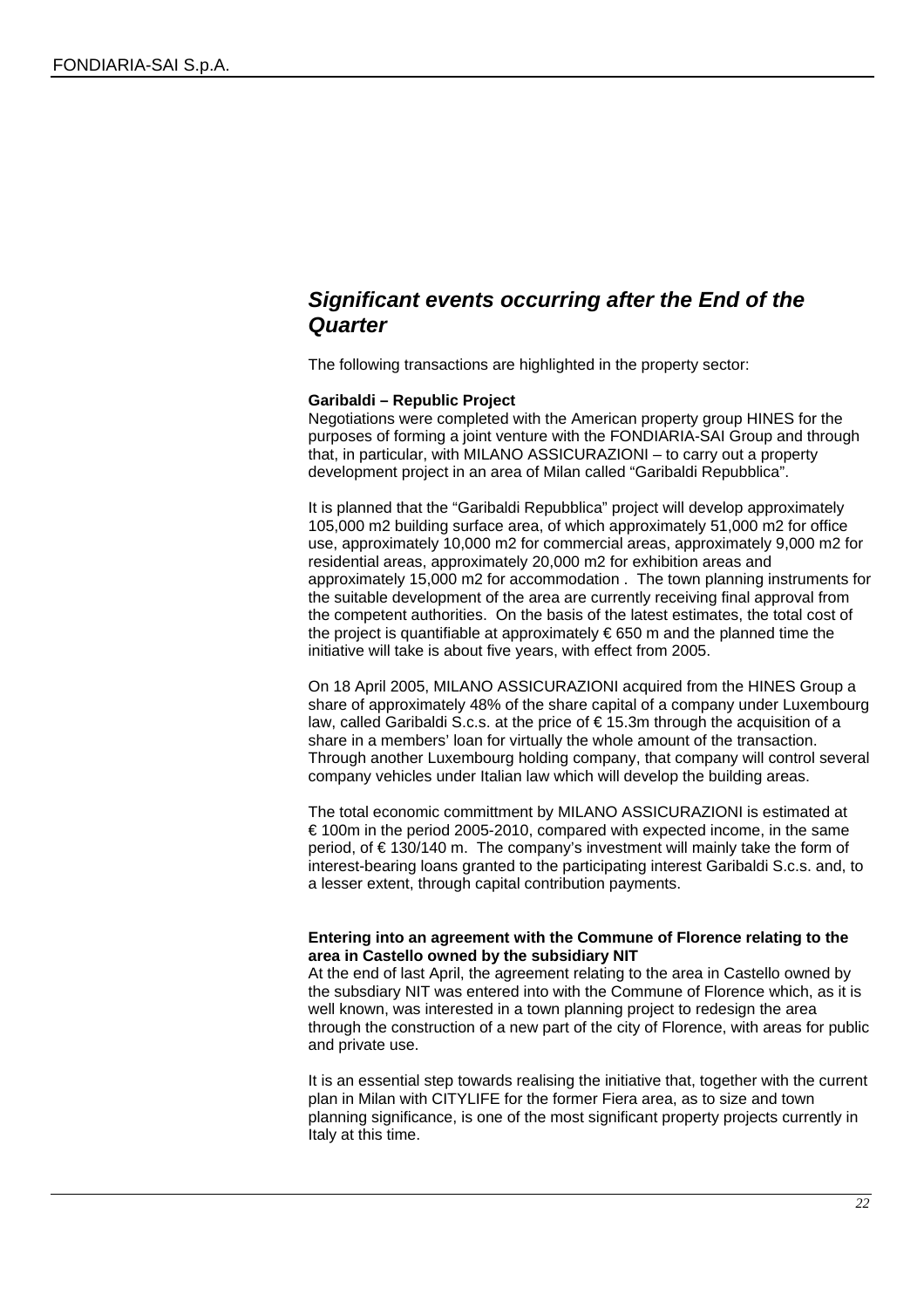The signature of the new agreement follows the final approval, on 17 January last, by the Florence Communal Council, of the general variant to the Town Plan for the Castello area.

The approval therefore allows the implementation stage of the project to start, which will include the design activity, whereas it is presumed that construction will not start before 2006.

#### **Acquisition of a property for hotel use in Parma by the subsidiary PROGESTIM – acquisition of fairness and legal opinions**

The wholly owned subsidiary, Progestim S.p.A., entered into a contract with the company IM.CO. S.p.A. for the acquisition of a complex for hotel use to be constructed by the company IM.CO. on land owned by the latter situated in Parma. Furthermore, the company Atahotels S.p.A. agreed with IM.CO. that it was prepared to guarantee a return on the investment by underwriting the hotel Complex and additional ancillary structures. The price is  $\in$  28,160,000, on the basis of a valuation made by the independent advisor Scenari Immobiliari S.r.l..

IM.CO. and Atahotels are subsidiaries of Sinergia Holding di Partecipazioni S.pA. company owning a share in Premafin Finanziaria S.p.A. and in which, on the other hand, some of the company directors have interests and shareholdings. Accurate studies and research have ascertained that the area is suitable, due to its location and its connections, for the construction of a complex including accommodation and a conference centre, well-being centre and sports and recreational facilities.

It is a breath-taking intervention, carefully assessed on the basis of the forecast of an economic and cultural revival of the city of Parma and related areas, following the setting up of the headquarters of the European Food Safety Authority (EFSA), which it is fair to predict a considerable increase in visitors from European Union countries.

The company organisation of IM.CO. and Atahotels shows the latter to be related parties of the company, so that the Board, on the preliminary examination of the transaction, had decided to acquire suitable fairness and legal opinons, as stipulated in the corporate governance system adopted by the company, stating that, for Fondiaria-SAI, as stated above, the transaction is a transaction with related parties carried out through a subsidiary.

Progestim instructed KPMG Corporate Finance to produce a fairness opinion on the transaction and the firm of lawyers Ashurst the legal opinion.

KPMG Corporate Finance considered the sale price of the property appropriate at a future date, equal to the value determined from the expert valuation stated above.

For its part, the legal opinion provided justification for the draft contract (future sales), making suggestions about the content of the contract.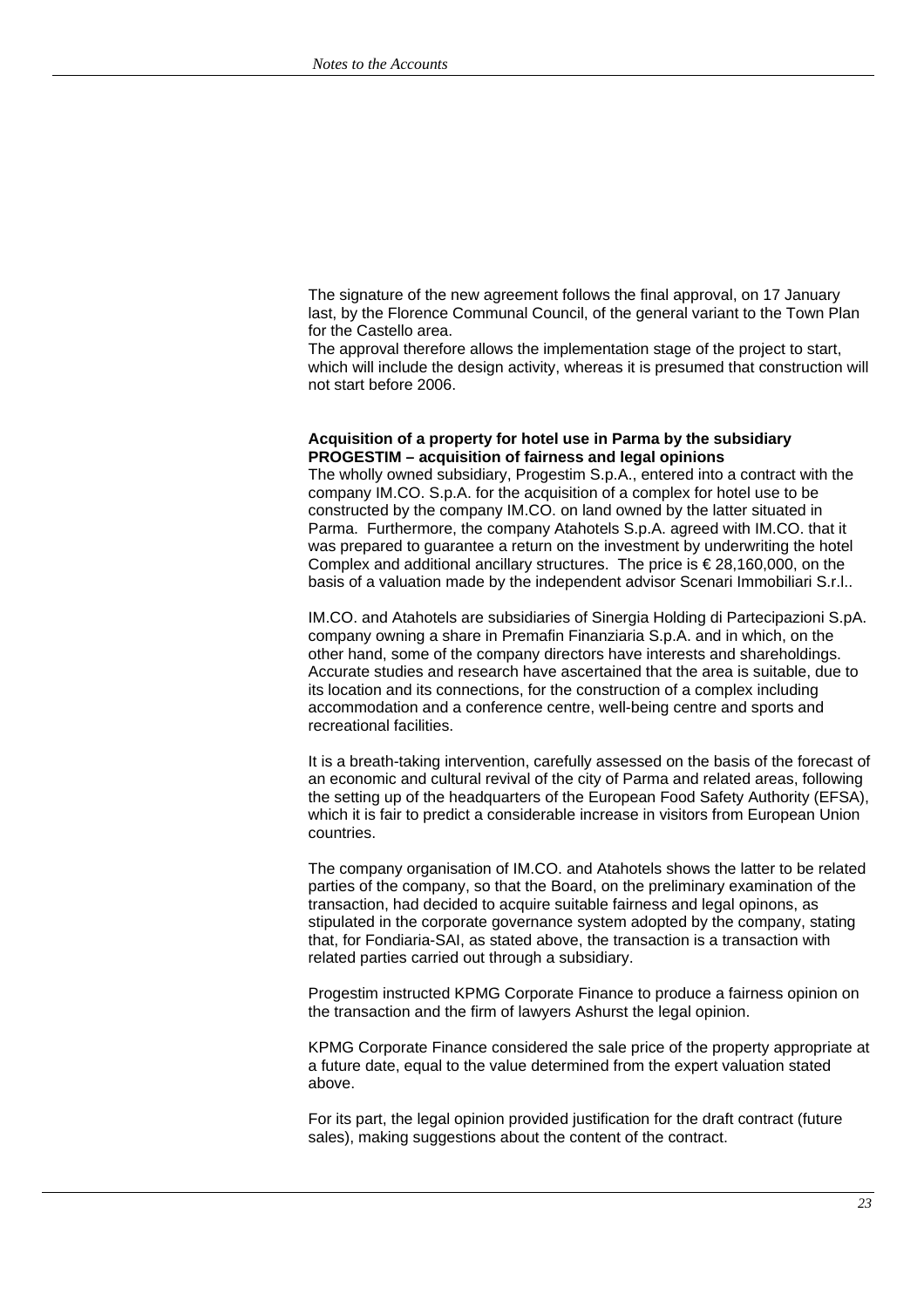In expressing its definitive favourable opinion on the transaction, the Board of Fondiaria-SAI fully shared the assessments and considerations stated by KPMG Corporate Finance and the legal assessment made by the firm of lawyers Ashurst.

### **Property transaction relating to land owned by the subsidiary PROGESTIM in San Donato Milanese – acquisition of fairness and legal opinions**

Agreements were entered into for the transfer of part of the subsidiary Meridiano Secondo S.r.l. (100% Progestim, in turn 100% Fondiaria-SAI) in favour of the company I.C.E.IN. S.p.A. of land and the acquisition from I.C.E.IN., by Progestim, of a property complex to be constructed on that land at a future date.

The transaction consists specifically of two separate parts but carried out at the same time, that is:

- transfer by Meridiano Secondo of a building site in San Donato Milanese, in favour of I.C.E.IN., subsidiary of Sinergia Holding di Partecipazioni S..A., a company holding a stake in Premafin Finanziaria S.p.A. and in which some of the company directors have interests and holdings;
- acquisition in the future from I.C.E.IN., by Progestim, of a property complex to provide accommodation, to be constructed on the same building area as above, with deferred payment of the price on the basis of the progress of the works, consequently taking on the obligation to build the property complex according to the specification of the approved project. Furthermore, it is is planned that the property will subsequently be rented to the company Atahotels, which will pay an annual rent proportional to the value of the property. The sale price of the land is € 4,600,000, corresponding to the value stated in the expert valuation produced by the independent advisor Scenari Immobiliari, whereas the acquisition price of the finished property complex is fixed, without any possibility of revision, at  $\epsilon$  18,090,000, also determined on the basis of a valuation made by the independent advisor Scenari Immobiliari, with deferred payment on the basis of the progress of the works.

Through the transaction in question, Progestim would transfer to the construction company any business risk, with the latter taking on any organisation and worksite control commitments and therefore Progestim having merely a role as investor. Furthermore, the acquisition price fixed at the outset guarantees against any revision of the prices of materials and manpower. Therefore, at the end of the transaction, Progestim will be the owner of a property source of income at market value, without taking on business charges (and the related risks) typical of the constrution business, therefore limiting its intervention to that of an institutional investor, also with guaranteed income, as stated, from the rental to Atahotels.

The company organisation of I.C.E.IN. and Atahotels shows the latter to be related parties of the company, so that the Board, on the preliminary examination of the transaction decided to acquire fairness and legal opinions, as stipulated in